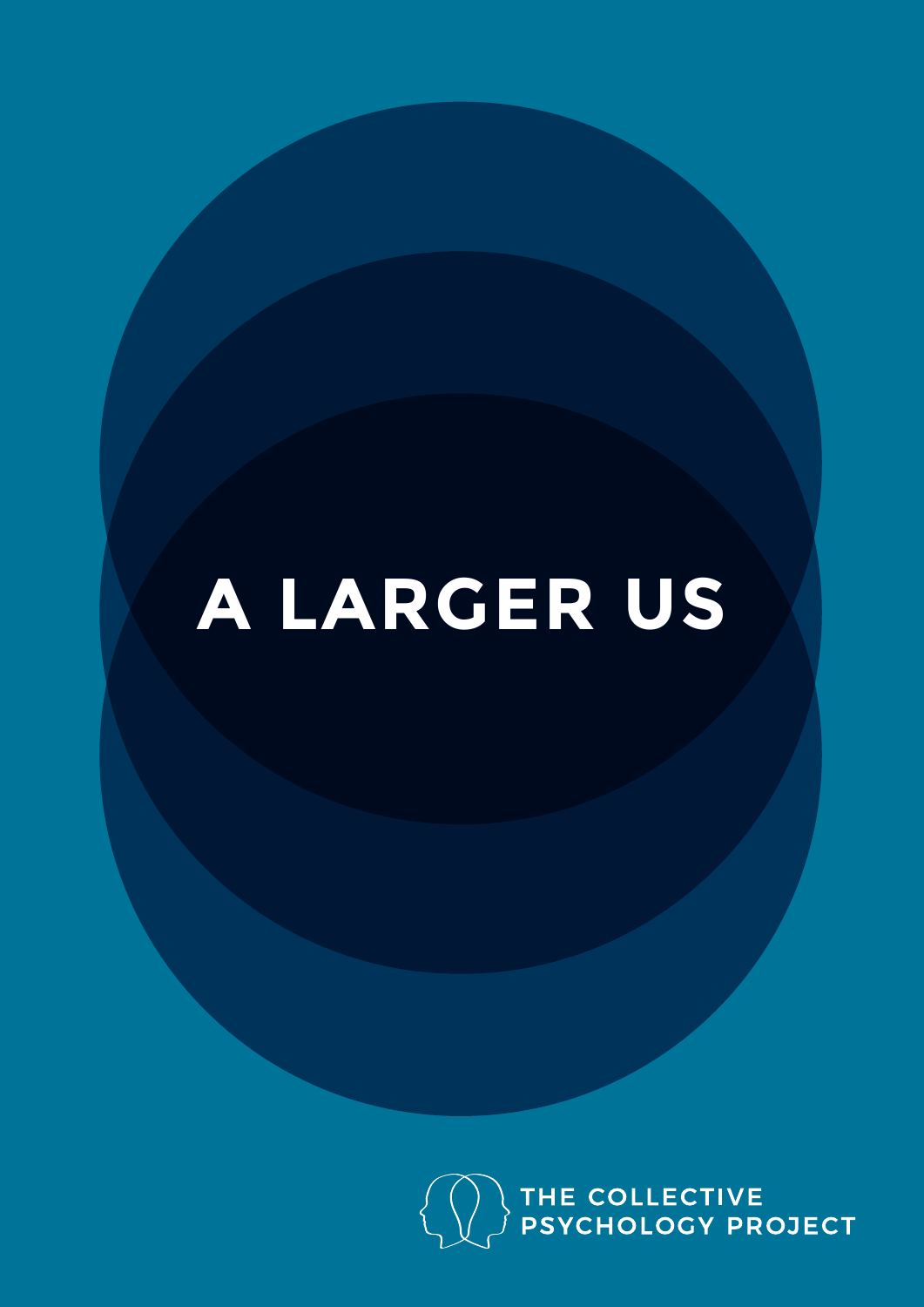**We're poised between two futures.**

**One's the breakdown scenario. Climate chaos, extinction, scarcity, inequality, tribalism, collapse.** 

**This paper's about how we get to the other one: the breakthrough scenario.** 

**A future of safety, restoration, and flourishing, for us and for the world.**

**Whether we make it there depends primarily on what goes on inside our minds.** 

**Whether we're able to manage our mental and emotional states, at a moment of extraordinary turbulence.** 

**Whether we reach for the right stories to explain what's happening at this moment in history.** 

**Whether enough of us see ourselves as part of a Larger Us instead of a them-and-us, or just an atomised "I".**

**Our future depends, in other words, on collective psychology.**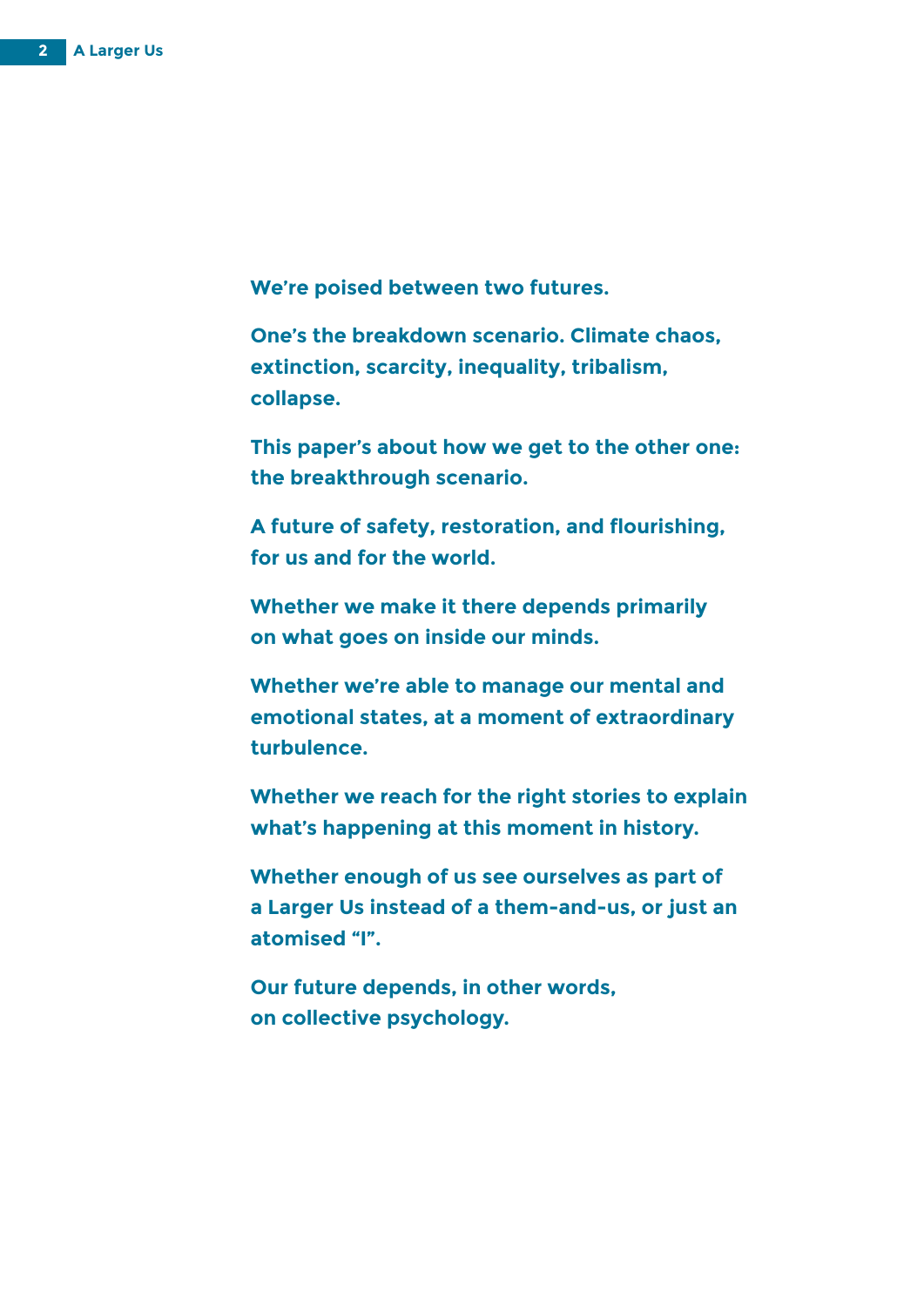### **Summary**

**This paper – a report on the findings of the first phase of the Collective Psychology Project, which launched in October 2018 – is about why we need collective psychology, what it might look like, and how we start developing it in practice.** 

**Part One** of the paper explores how tribalism and them-and-us thinking is on the rise all over the world, presenting a clear danger not only to the health of our democracies, but also to our ability to respond to the defining challenges of our moment in history, above all climate change and mass extinction.

It argues that while conventional explanations for this polarisation usually look at political, economic, or cultural drivers, what's often missed is the underlying psychological dynamics at play, and especially our increasing levels of anxiety and the contagious nature of threat perception in politics.

More broadly, it argues that the inner and outer crises we face are closely linked. We used to think depression and anxiety were just about brain chemistry; now, we're realising that in many ways they're a response to how we live. Meanwhile, we're starting to recognise that democracy can only work if enough of us can stay self-aware, feel empathy for each other, and share a sense of common identity.

At present, these internal and external crises are amplifying and reinforcing each other – implying the need to reverse the dynamic. Healing the world depends on healing ourselves and each other; and this process of healing can't run its course without tackling real world harms and injustices.

**Part Two** of the paper argues that in practice, there are three key psychological transitions we need to make.

- **From fight-or-flight to self-awareness.** When fear and anxiety become central to politics, polarisation is the result. So we need to be able to manage our states so that we can choose how to react to events instead of sliding into triggered fight-or-flight responses.
- **From powerlessness to agency.** Feelings of powerlessness in our lives at home and at work, in communities, in politics – make us unhappy, and prevent us from tackling real world injustices that undermine mental health. So we need to build agency in our lives, and the ability to organise to shape our collective future.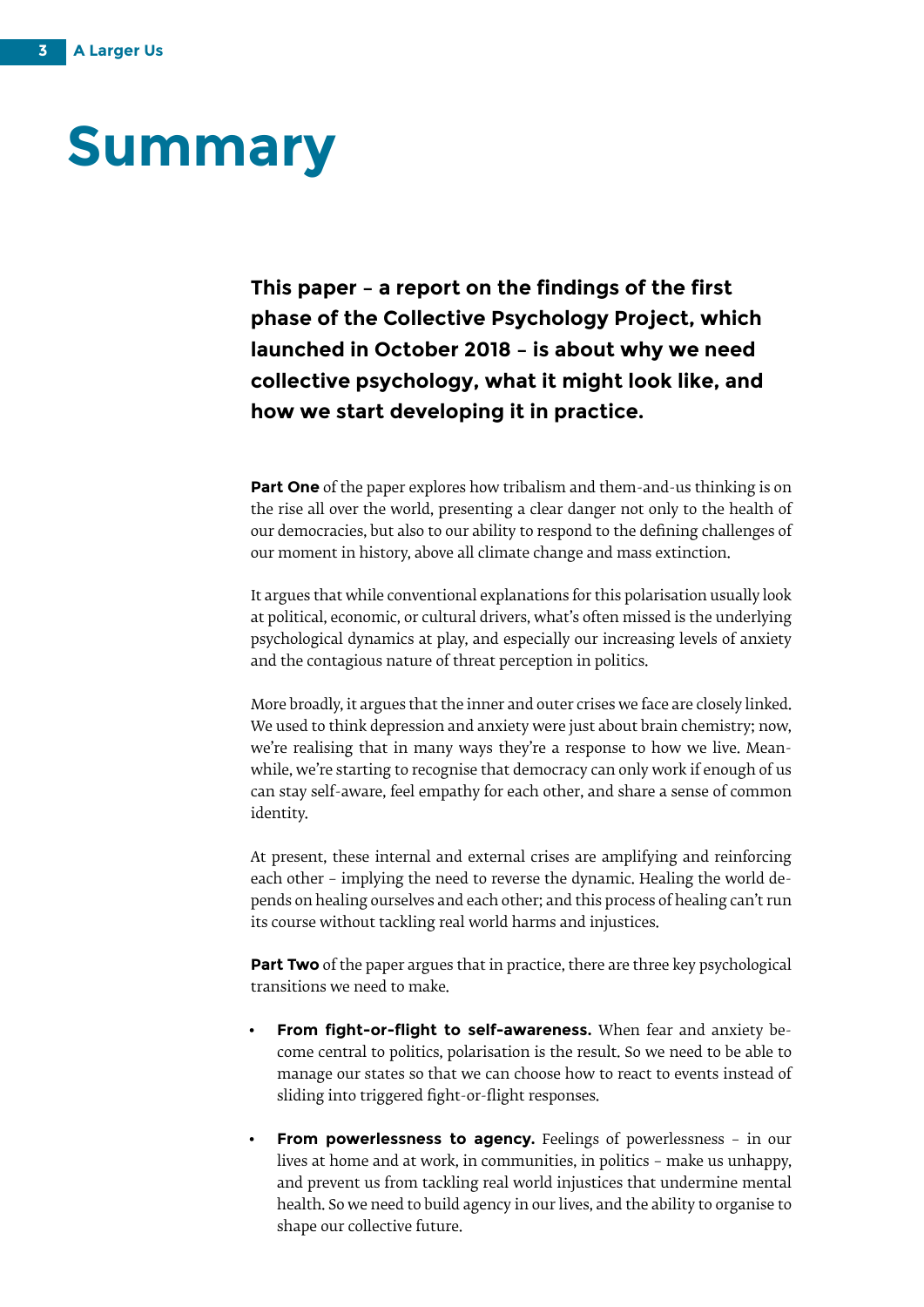• **From disconnection to belonging.** Our epidemic of loneliness isn't just disastrous for health. It also undermines empathy and makes us vulnerable to extremism. So we need to feel like we belong to a larger collective, but one that's radically inclusive, rather than defined in terms of in-group versus out-group.

All three transitions, the paper argues, are relevant at both individual *and* collective level, both for psychological wellbeing *and* for the health of our democracies and our ability to shape a future that we actually want.

Part Two concludes by asking whose job it is to help us build our capacities in these three areas. It argues that religions have historically been key hubs for the practice of collective psychology, but that as religion has retreated – at first from the public sphere, and then increasingly from our lives – a vacuum has opened up. As a result, all of us need to think seriously about how to fill the gaps that the retreat of religion has left behind, especially in the areas of self-awareness, agency, and belonging.

**Part Three** of the paper, finally, sets out some ideas for how to start the ball rolling on building our collective psychology capacities up, focusing in particular on three immediate areas of work:

- 1. **Building community and telling the story.** First, we need to build connections among people working at the cusp of inner and outer change who want to be part of an emerging ecosystem of ideas, innovation, and support. And we also need to build profile and set an agenda around why and how we should think of ourselves as part of a Larger Us.
- 2. **Mapping the ground.** To avoid reinventing the wheel and make sure we build on what's working, we need to map out what's already happening on each of the three key transitions towards self-awareness, agency, and belonging – in the process, identifying gaps, synergies, and opportunities.
- 3. **Making small bets.** Lastly, despite the work of early pioneers this is still an embryonic field, and we don't yet know which interventions can make the biggest difference. So we need to create platforms to support rapid cycles of experimentation, failure, and learning.

Part Three of the paper includes concrete proposals for a second phase of work on the Collective Psychology Project, with an overarching focus on shifting to a collaborative, crowdsourced approach that can learn fast as it seeks out ideas that have the potential to go to scale.

If you have feedback on the ideas on this paper, are interested in getting involved in the next phase of the Project's work, or would like to stay up to date on future Project developments, then please visit us at

[www.collectivepsychology.org](http://www.collectivepsychology.org), follow us on Twitter at [@Collective\\_Psyc,](https://twitter.com/Collective_Psyc) or get in touch at [hello@collectivepsychology.org.](mailto:hello%40collectivepsychology.org?subject=)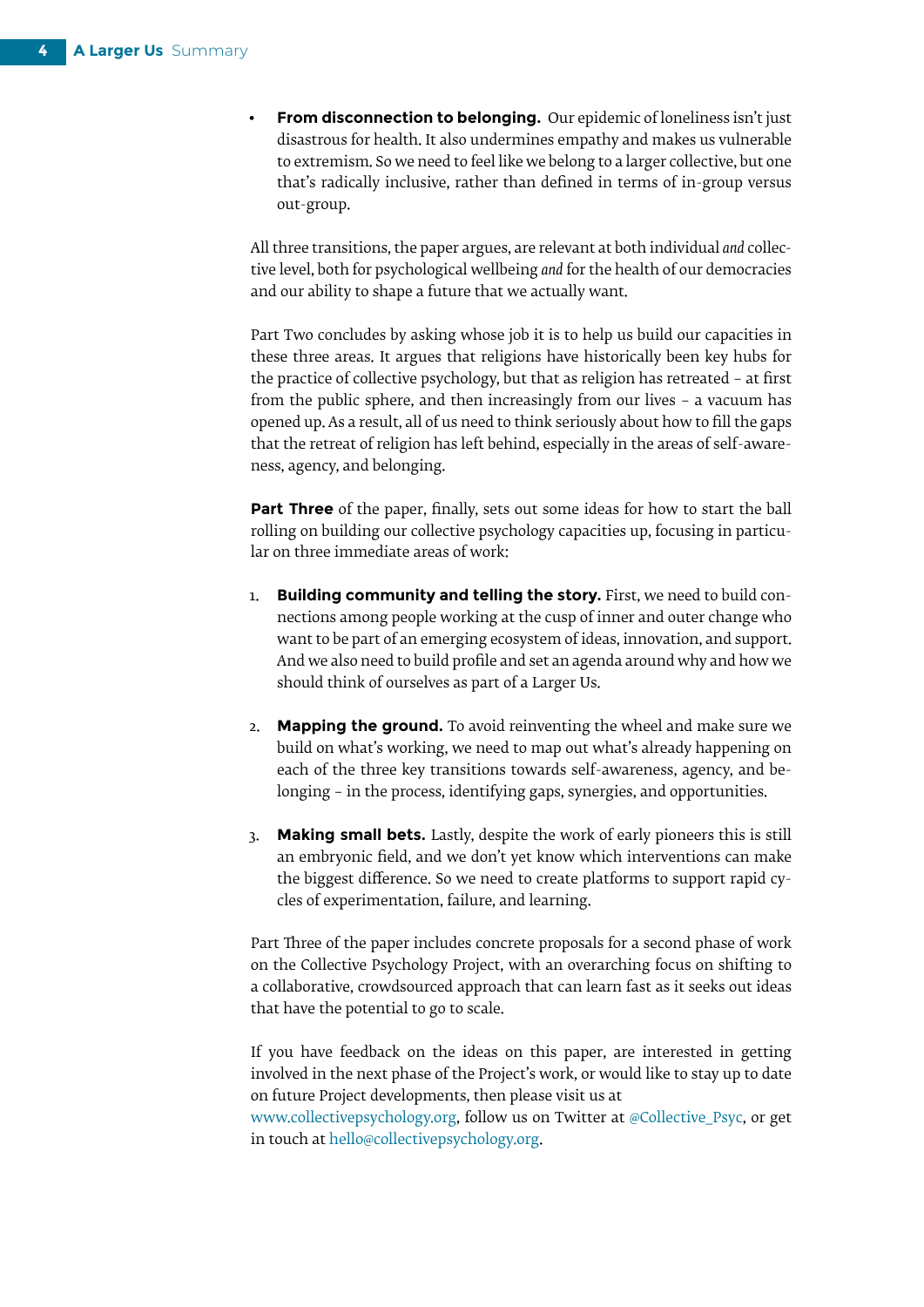

# **Politics, Meet Psychology**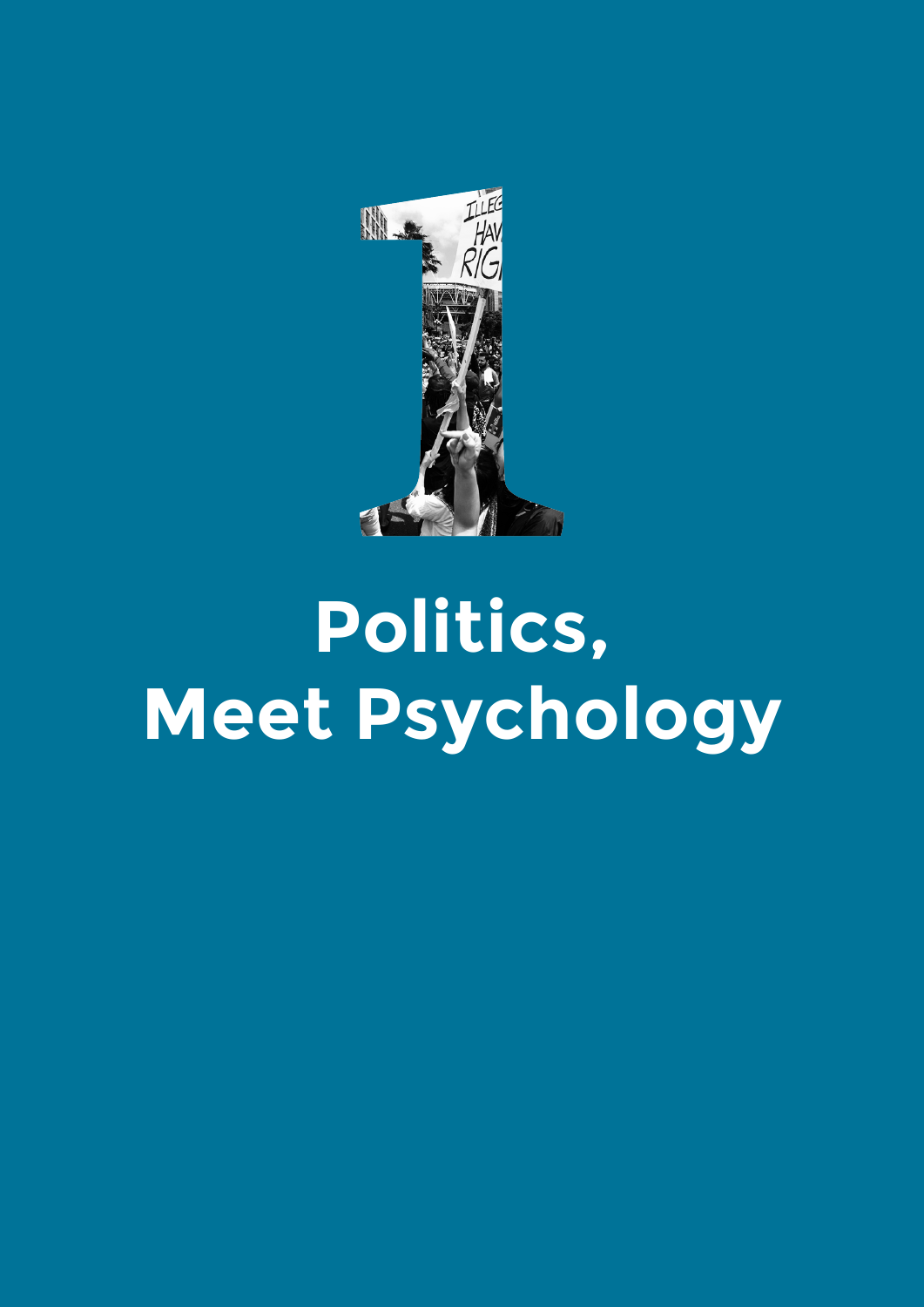#### **Things Fall Apart**

It's 100 years since WB Yeats [wrote,](https://www.poetryfoundation.org/poems/43290/the-second-coming) "Things fall apart; the centre cannot hold … The best lack all conviction, while the worst are full of passionate intensity".

He might have been talking about today. All over the world, we're succumbing to polarisation, tribalism, sectarianism, and them-and-us thinking, as our sense of common ground, common identity, and common purpose erodes.

In one country after another, voter turnout is [declining](https://www.idea.int/sites/default/files/publications/voter-turnout-trends-around-the-world.pdf). Authoritarianism is [rising](https://www.v-dem.net/media/filer_public/3f/19/3f19efc9-e25f-4356-b159-b5c0ec894115/v-dem_democracy_report_2018.pdf). Space for civil society is [shrinking.](https://monitor.civicus.org/PeoplePowerUnderAttack2018/;%20https:/www.civicus.org/index.php/media-resources/news/united-nations/geneva/3091-statement-at-human-rights-council-threats-to-civic-space) Wherever we look – the UK, US, France, Germany, Italy, Sweden, Hungary, Poland, Austria, Greece, Russia, Brazil, Mexico, Turkey, the Philippines, Tanzania – populists are increasing their vote share or seizing power.

Polarisation can be a helpful part of democratic life, if it shines light on problems that have gone ignored for too long.

But when it goes to extremes – as we see now, with authoritarian populism at its highest level since the [1930s](http://www.obela.org/system/files/Populism.pdf) – the risk is that it destroys the trust and institutions we all rely on, and creates the conditions for demagogues to flourish.

#### **We're in a vicious circle**

As our common ground breaks down, it prevents us from responding to some of the toughest and most urgent shared challenges we've ever faced. Challenges which we can *only* solve if we come together.

Instead of addressing real world issues, we're using precious political bandwidth to manage polarisation itself."

**AA** 

Take climate change. Solving it means transforming our whole economy overnight. Something we can only do if that transformation is owned by the whole of society. But that's not happening.

Instead of addressing real world issues, we're using precious political bandwidth to manage polarisation itself: the parliamentary stalemates, congressional shutdowns, gesture politics, and culture ware

And the worse the real world issues get, the more disillusioned with politics we'll become, the more polarisation will widen, and the less capacity we'll have to respond.

It's a vicious circle that could destroy us – unless we work out how to find a way towards common ground and common purpose.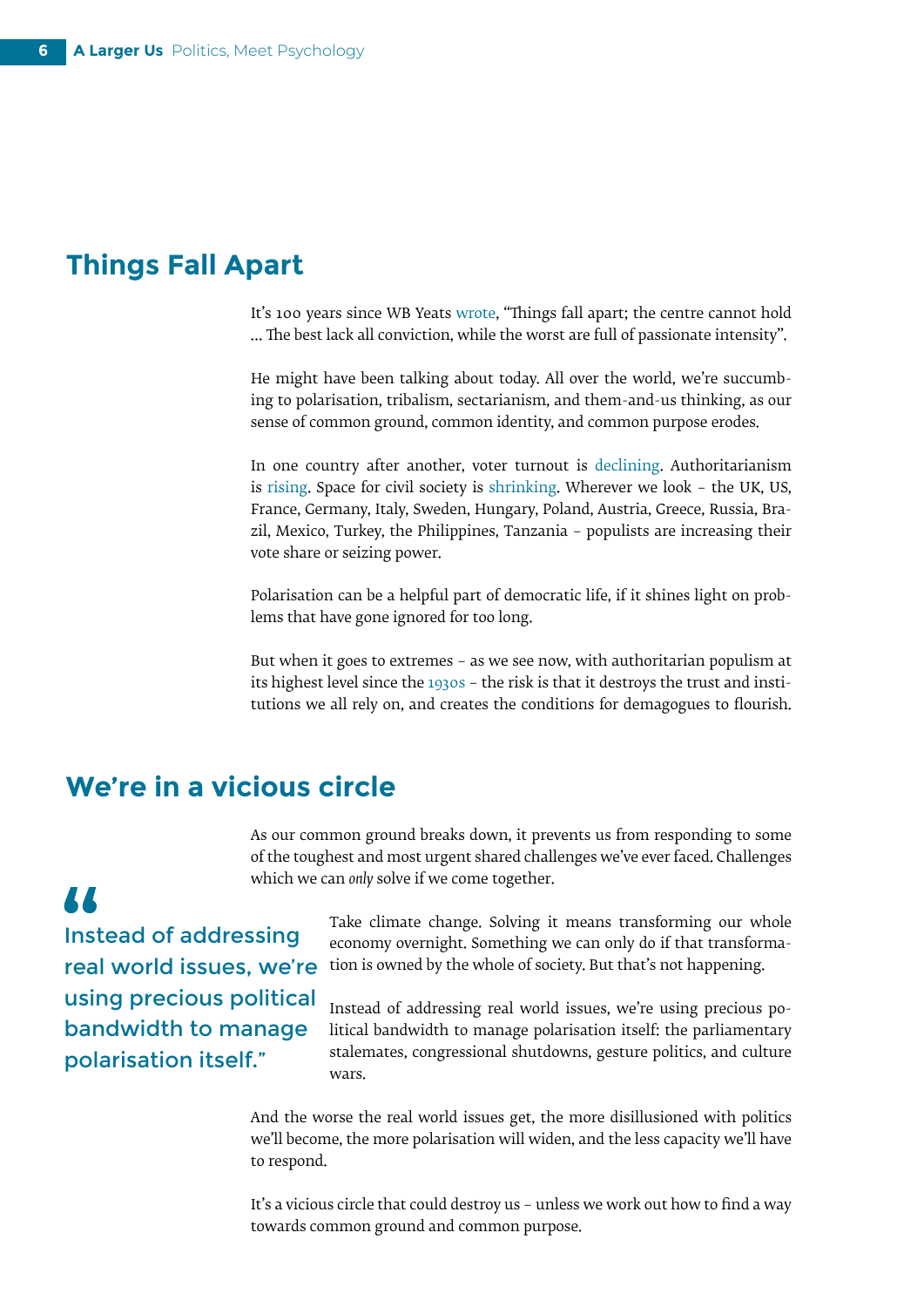#### **How did we get here?**

Why have these divides exploded so forcefully in recent years, and in so many places?

It's a big question, and one that's explored more fully in *Rebuilding Common Ground*, a paper by the Collective Psychology Project for New York University that's out later this year. But the short version goes like this.

Partly because of political factors. We've come to see politicians as corrupt, remote, unaccountable, self-serving, and ineffective – and to perceive ourselves as lacking power to influence the political process.

Partly because of money. Above all how many of us feel that our prospects are worse than they used to be, or that we're doing less well than others.

And partly because of culture. Tensions over refugees, immigration, identity politics, and political correctness; tensions between metropolitan centres and left-behind heartlands; tensions between very different sets of values and worldviews.

But underneath all three sets of factors is a psychological bedrock that political analysts often miss. And it starts with how we perceive these political, economic and cultural factors as threats.

#### **It's the threat perception**

It's not hard to see how traumatic stress creates political polarisation in places like [Israel and Palestine](https://www.collectivepsychology.org/political-polarisation-health/) or [Pakistan.](https://www.britishcouncil.org/sites/default/files/next_generation_insecure_lives_untold_stories.pdf) But what about countries like the US or UK? Voters may be furious, but most of us aren't traumatised in the strict medica[l sense.](https://www.brainline.org/article/dsm-5-criteria-ptsd)

What we are, though, is anxious. Like traumatic stress, anxiety is all about threat perception: it's [defined](https://epdf.tips/cognitive-therapy-of-anxiety-disorders-a-practice-manual-and-conceptual-guide.html) by "overestimation of danger and underestimation of ability to cope".

And while it's is often about personal pressures – health, finances, reindividual, and about lationships, self-worth - anxiety can be *collective* as well as individual, and about perceived cultural, as well as physical or emotional, threats.

as well as physical or **Polling data charts the rise of threat perception** in politics. In the US, one of the best predictors of support for Trump in 2016 was [agreement](https://www.theatlantic.com/science/archive/2018/04/existential-anxiety-not-poverty-motivates-trump-support/558674/) that "the American way of life is threatened". In the UK in the same year, over half of peopl[e felt](https://www.thetimes.co.uk/article/the-great-british-dividesomewheres-v-anywheres-s8qm908f0) that "Britain sometimes feels like a foreign country and this makes me feel uncomfortable".

> There's good [evidence](https://psmag.com/news/authoritarianism-the-terrifying-trait-that-trump-triggers) that some people are predisposed to see diversity of values as threatening, especially when political trust falters, and that when that sense of threat is [activated](https://righteousmind.com/the-key-to-trump-is-stenners-authoritarianism/), these people can suddenly tip towards authoritarianism.

> And once threat perception starts to take root in politics, it's contagious. Plenty

77 Anxiety can be collective as well as perceived cultural, emotional, threats."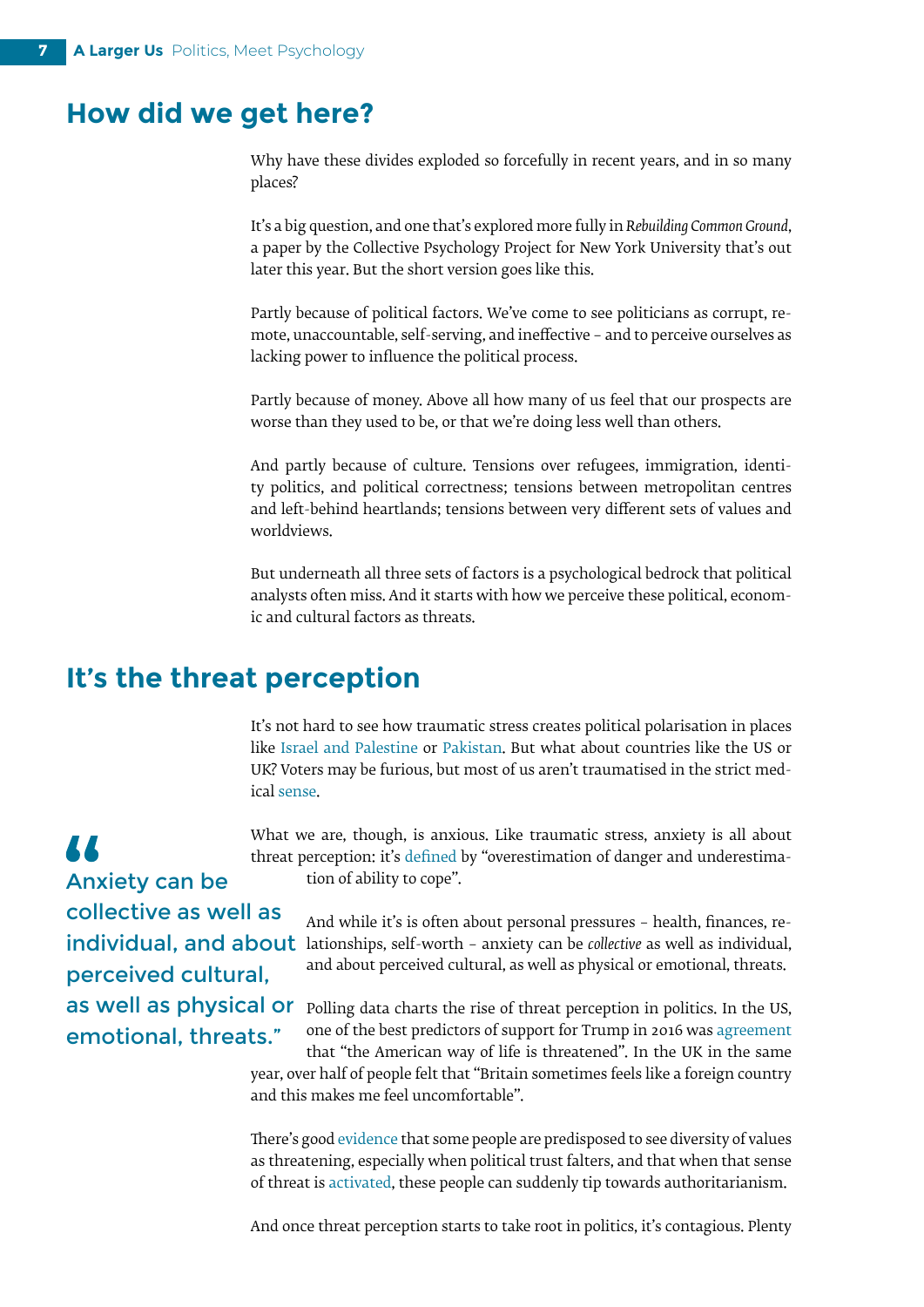of liberals woke up the day after the Brexit referendum or the 2016 US election feeling like they, too, were living in a foreign country.

It's not hard to see how such dynamics can swiftly lead to two incandescent camps at either end of the political spectrum and what [More in Common](https://www.moreincommon.com/hidden-tribes/) calls an 'exhausted majority' in the centre, despairing at the ugliness of politics.

#### **Inner and outer: two sides of the same coin**

We usually think of issues in the world - climate breakdown, mass extinction, hyper inequality, struggles to heal long legacies of racism and discrimination – in a different category from mental health issues.

Like the fact that we're drowning in epidemics of depression, anxiety, addiction, suicide, and self-harm, especially among the young. Or that in the UK, mental health problems are now the singl[e biggest](https://www.nuffieldtrust.org.uk/chart/categories-of-nhs-spending-per-head) category of NHS spending, virtually all of it focused on crisis management, not prevention.

But they're not separate. Increasingly, they look like two sides of the same coin.

77 Right now, our internal and external crises are reinforcing and amplifying each other."

We used to think depression and anxiety were just about brain chemistry, for example. Now, though, we'r[e realising](https://www.theguardian.com/society/2018/jan/07/is-everything-you-think-you-know-about-depression-wrong-johann-hari-lost-connections) that they have deep roots in the ways our culture fails to meet psychological needs for many – and perhaps most – of us.

Meanwhile, the lesson of [Cambridge Analytica](https://www.newyorker.com/news/news-desk/cambridge-analytica-and-the-perils-of-psychographics) is that democracy only works if enough of us can manage our mental and emotional states. If we can't, then we're wide open to manipulation by unseen actors who can nudge us to see the world in them-and-us terms just at the moments it matters most.

Right now, our internal and external crises are reinforcing and amplifying each other – creating a situation full of risk, that could go catastrophically wrong.

To reverse it, we need to recognise that fixing the world means healing ourselves and each other, and that this process of healing can't run its course unless we also tackle real world harms and injustices, given the effect they have on our individual and collective psychological wellbeing.

So what would that involve?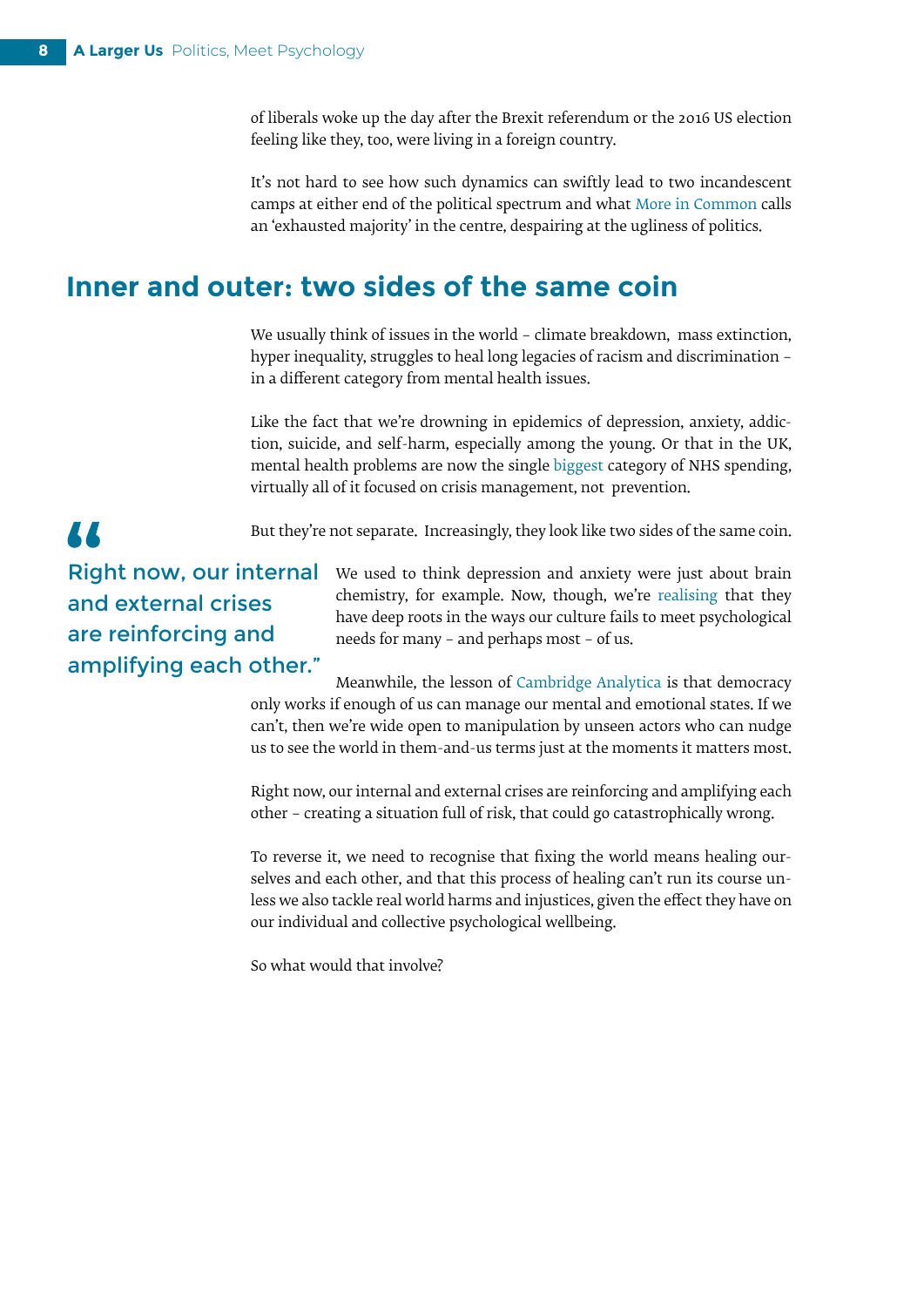

# **Imagining a Collective Psychology**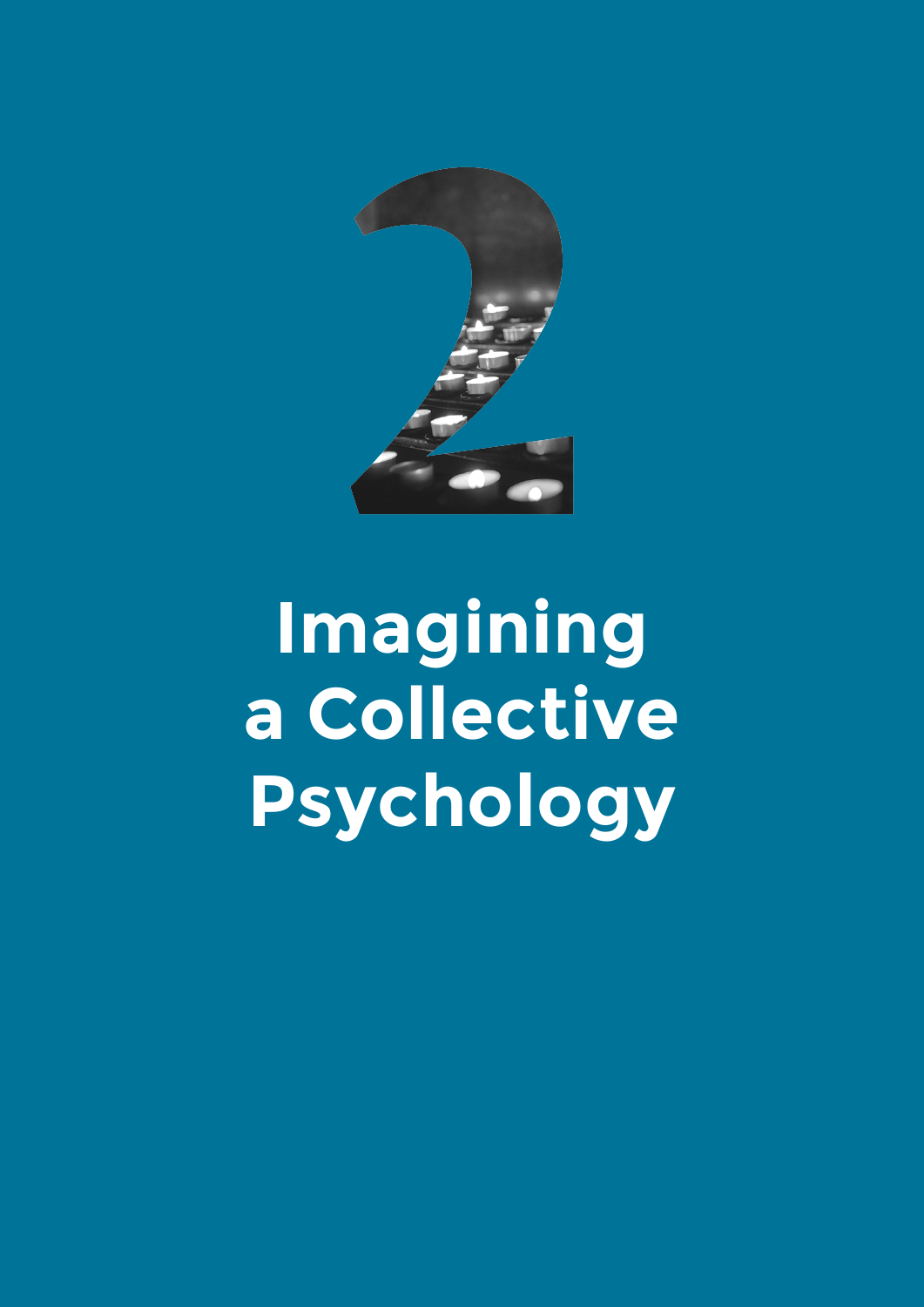#### **Three transitions**

In conversations during the first phase of the Project, three key transitions have consistently come up as key elements of collective psychology.



#### **to self-awareness**

When fear and anxiety become central to politics, polarisation is the result. So we need to be able to manage our states so that we can choose how to react to events instead of sliding into triggered fightor-flight responses.

#### **to agency**

ability to organise to shape defined in terms of in-Feelings of powerlessness – at home, at work, in communities, in politics – make us unhappy, and prevent us from tackling real world injustices that undermine mental health. So we need to build agency in our lives, and the our collective future.

### **to belonging**

Our epidemic of loneliness isn't just disastrous for health: it undermines empathy and makes us vulnerable to extremism. So we need to feel like we belong to a larger collective, but one that's radically inclusive, not group versus out-group.

If we can build our capacities in these three areas, then we won't just be happier. We'll live in healthier democracies, better able to face 21st century challenges. And we'll have a *much* stronger shot at a breakthrough rather than breakdown future.

#### **From fight-or-flight to self-awareness**



Our politics right now is 'triggered'. It comes from a place of chronic anxiety, hyper-vigilance, and threat perception that ripples easily through our collective digital central nervous system.

As we're discovering, this provides the perfect environment for tribalism. Populists on both right and left understand this perfectly, and so deliberately seek to press these buttons, as with Steve Bannon's careful [timing](https://www.businessinsider.com/bannon-wanted-trump-to-sign-travel-ban-when-it-would-cause-chaos-2018-1?r=US&IR=T) of Trump's Muslim ban to maximise liberal outrage.

Terrorists use a similar playbook: consciously setting out to cause outrage, so as to provoke actions that will increase polarisation and thereby amplify their support – an approach used so successfully by Al Qaeda that Osama bin Laden onc[e observed](http://globaldashboard.org/wp-content/uploads/2008/07/Towards_a_theory_of_influence.pdf) that "it seems as if we and the White House are on the same team shooting at the United States' own goal".

Our media environment doesn't help. Mainstream media has become steadily more sensationalist as it [fights for its life](https://www.pewresearch.org/fact-tank/2018/08/21/5-facts-about-the-state-of-the-news-media-in-2017/), creating uneasy symbioses with media-savvy insurgents like Trump or Farage. Partisan news sources like Fox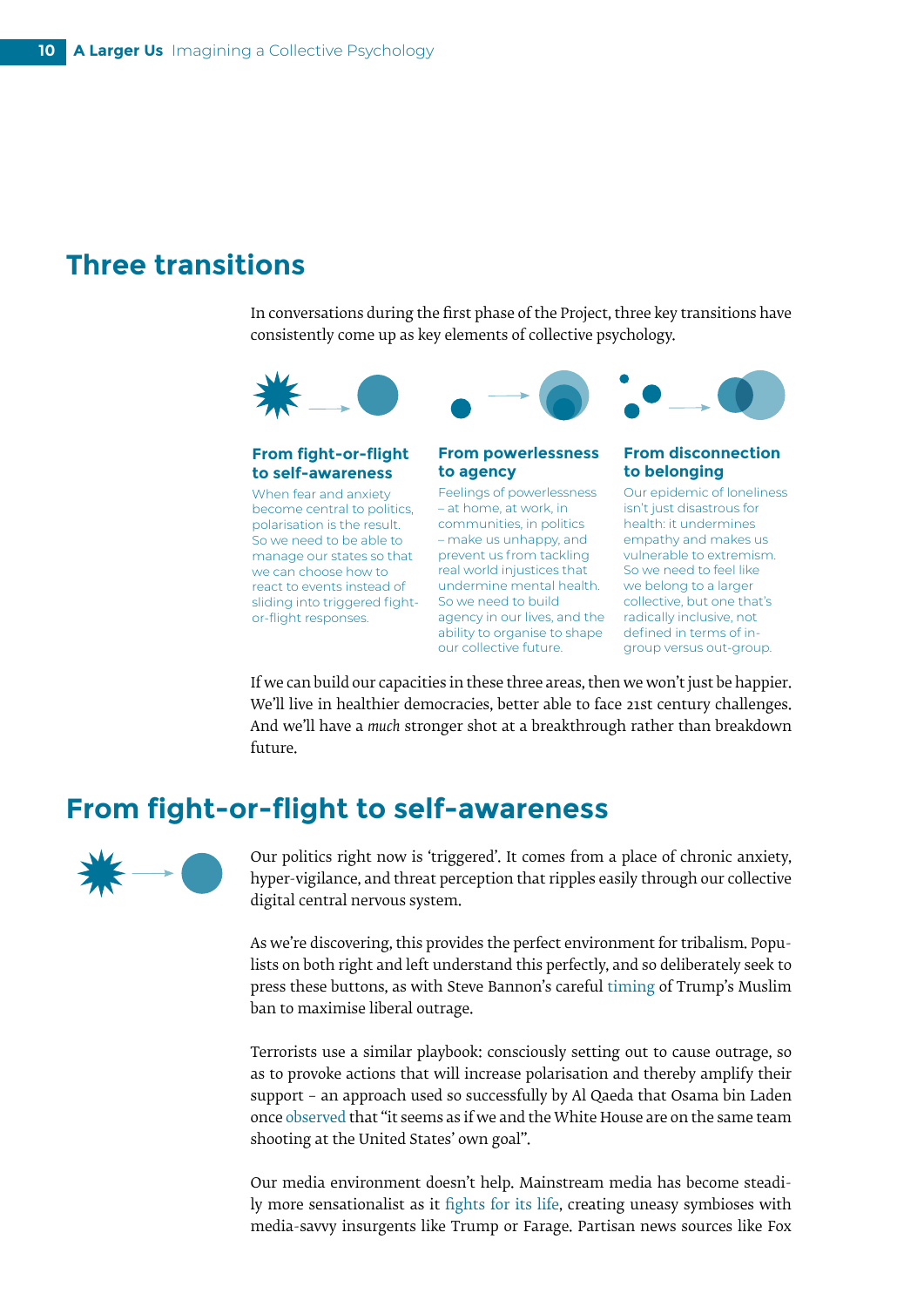and Breitbart are [flourishing](https://cyber.harvard.edu/publications/2017/08/mediacloud). Social media platforms use powerful algorithms to [push](https://journals.plos.org/plosone/article?id=10.1371/journal.pone.0213246) viewers towards content that maximises 'engagement' by fanning fear and outrage.

The good news, though, is that there's no shortage of techniques that we can use to train ourselves in how to manage our mental and emotional states, and allow us to make conscious choices about how to react rather than snap into instinctive, defensive reactions.

**AA** We invest almost nothing in preventive strategies to help us be resilient citizens"

Anxiety and hyper-vigilance can be addressed through[mindfulness-based](https://www.ncbi.nlm.nih.gov/pmc/articles/PMC4203918/) [stress reduction;](https://www.ncbi.nlm.nih.gov/pmc/articles/PMC4203918/) [cognitive behaviour therapy;](https://www.nhs.uk/conditions/cognitive-behavioural-therapy-cbt/) [relaxation therapy](https://www.ncbi.nlm.nih.gov/pmc/articles/PMC3797858/)[,](https://www.ncbi.nlm.nih.gov/pmc/articles/PMC4203918/) or even [Stoicism.](https://www.telegraph.co.uk/lifestyle/wellbeing/10146546/Anxious-Depressed-Try-Greek-philosophy.html) We can learn to overcom[e cognitive biases](https://www.visualcapitalist.com/every-single-cognitive-bias/) that distort our view of the world, many of which play important roles in political polarisation – like [confirmation bias](https://en.wikipedia.org/wiki/Confirmation_bias), [selective perception,](https://en.wikipedia.org/wiki/Selective_perception) or [in](https://en.wikipedia.org/wiki/In-group_favoritism)[group bias](https://en.wikipedia.org/wiki/In-group_favoritism). And we can reduce the polarising impact of news media by learning how to change our '[media diet](https://www.jodiejackson.com/you-are-what-you-read/)'.

There are also valuable examples of real world initiatives to start rolling these interventions out at scale. Meditation apps like [Headspace](https://www.headspace.com/) and [Calm](https://www.calm.com/) have exploded in popularity. Platforms like [Openmind](https://openmindplatform.org/) and [IC Thinking](https://icthinking.org/about) offer training to help people to overcome cognitive biases and avoid seeing the world in black and white. Peacebuilding initiatives like [Cure Violence](http://cureviolence.org/) use approaches grounded in epidemiology to interdict epidemics of rage and revenge at the root.

But overall, we invest almost nothing in preventive strategies to help us be resilient citizens who can consciously decide how to respond even when we're anxious or afraid – despite the fact that this matters *hugely* for the health of our democracies. That needs to change if we want to inoculate our societies against potentially much worse polarisation in the future.

#### **From powerlessness to agency**



Second, there are our feelings of powerlessness. In our lives and relationships; in work, from zero hours contracts to salaried jobs; in our communities, as libraries, banks, post offices, and parks disappear; in politics, on Brexit, inequality, or whether we go to war; and in our futures, as poll after poll shows pessimism rising [inexorably](https://www.ipsosglobaltrends.com/the-world-optimismpessimism/).

Feelings like these cause serious mental harm, with long term experiences of feeling powerless nearly [trebling](http://www.psychchange.org/trapped-and-powerless.html) the risk of anxiety and depression. And they have a direct impact on political polarisation, with feelings of powerlessness strongl[y associated](https://onlinelibrary.wiley.com/doi/pdf/10.1002/ejsp.2420230507) with authoritarian beliefs.

As with self-awareness, though, we can change all this if we want to, and build more of a sense of agency in our lives, both individually and collectively. In our own lives, we can learn how to build [self-esteem](https://www.mind.org.uk/information-support/types-of-mental-health-problems/self-esteem/#.XJjQV5j7RPY) and confidence; how to identify a sense of [purpose](https://presidelife.com/pages/bliss) and pursue it; and how to have [challenging conversations](http://www.acas.org.uk/index.aspx?articleid=3799) at work or at home.

There's much we can do to build a sense of agency in what we do collectively, too. When we take part in refugee welcome initiatives, start a food bank, or vol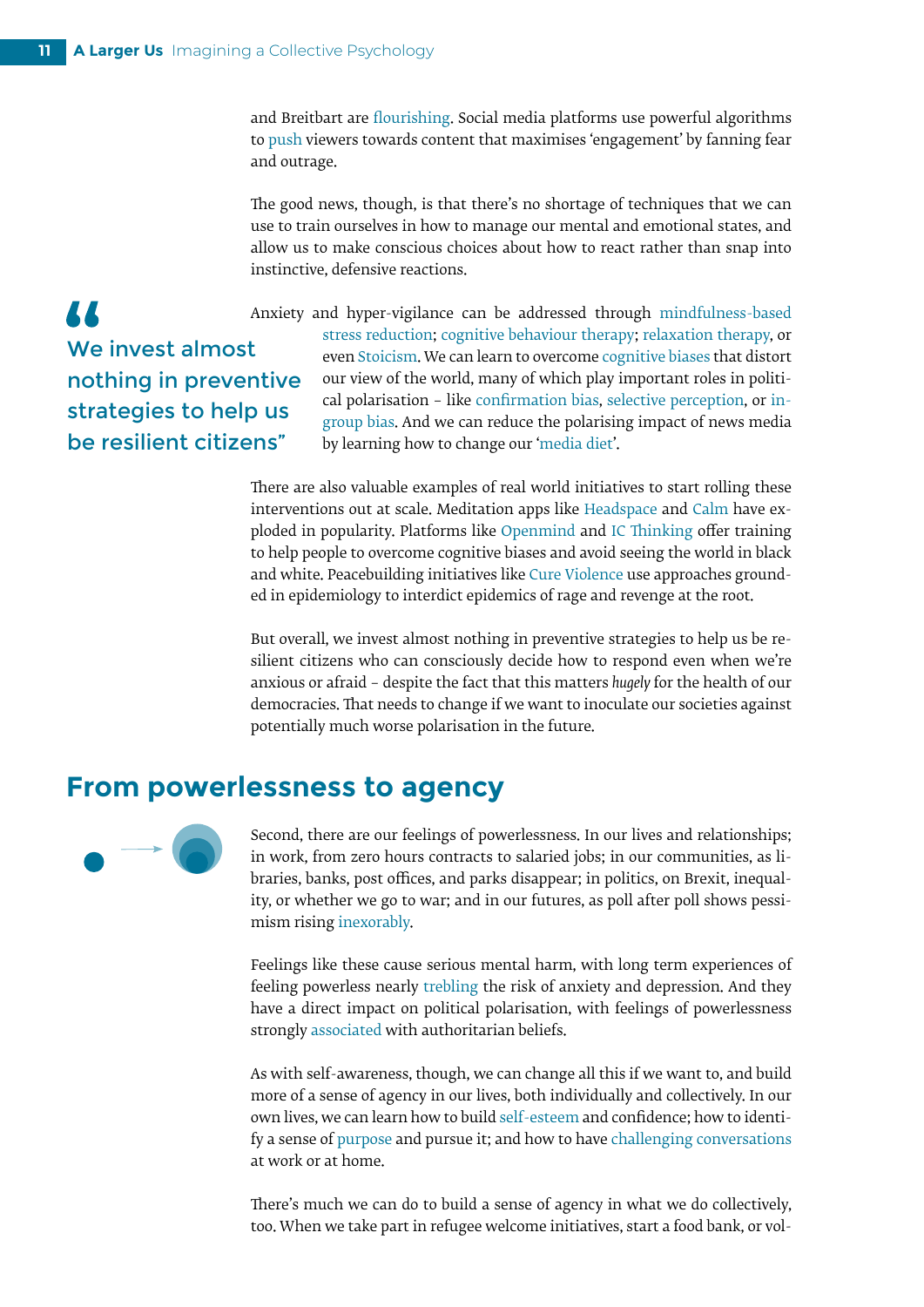unteer for a befriending initiative, we see how much difference we can make in the world, and we create new connections that bridge gaps in experience and perspective.

And of course, we can learn to organise, and to tackle political grievances that might otherwise drive support for extremism. Trainings lik[e Campaign Boot](https://campaignbootcamp.org/)[camp](https://campaignbootcamp.org/)[, NEON](https://neweconomyorganisers.org/), o[r Advocacy Academy](http://www.theadvocacyacademy.com/) are widely recognised as state of the art, for instance – albeit also highly resource-intensive, and hence only available to people who are, or are becoming, professional campaigners.

Yet experience from successful mass mobilisations – [the 2016 Bernie cam](http://www.rulesforrevolutionaries.org/)[paign](http://www.rulesforrevolutionaries.org/)[, Momentum,](https://peoplesmomentum.com/) [Avaaz](http://www.avaaz.org/) – suggests deep appetite for new forms of activism. So there's real potential to create new resources, both on and off line, that can train ordinary people on how to build their power – everything from how to win a local campaign to how to build a political movement – while also teaching self-awareness, self-care, and bridge-building across political divides. Organisations lik[e Citizens UK,](https://www.citizensuk.org/) [The Alternative](https://www.thealternative.org.uk/), [Act Build Change](https://actbuildchange.com/), or the [Social Change](https://thesocialchangeagency.org/movement-building/) [Agency](https://thesocialchangeagency.org/movement-building/) already do a lot. There's a lot more to do.

#### **From disconnection to belonging**



**AA** 

Third and finally, we face an epidemic of disconnection – from [loneliness](https://qz.com/1420602/feeling-lonely-vivek-murthy-says-to-get-out-of-your-head-and-help-someone-else/) to status anxiety over the esteem of our peers, a form of threat perception that we know increases when [inequality](http://www.gini-research.org/system/uploads/546/original/90.pdf) is high. The public health toll of such feelings is huge: research suggests loneliness is a[s harmful](https://journals.plos.org/plosmedicine/article?id=10.1371/journal.pmed.1000316) as smoking, and worse than obesity.

It matters for politics, too. Seventy years after Hannah Arendt [noted](https://aeon.co/essays/loneliness-is-the-common-ground-of-terror-and-extremism;) that "loneliness is the common ground of terror", there's clea[r evidence](https://www.tandfonline.com/doi/abs/10.1080/08039488.2018.1525640?journalCode=ipsc20) to connect loneliness with vulnerability to radicalisation. We also know that loneliness [un](https://journals.sagepub.com/doi/abs/10.1177/0146167217705120)[dermines](https://journals.sagepub.com/doi/abs/10.1177/0146167217705120) our sense of empathy and makes us more self-centred – which then makes us even more lonely.

#### There's clear [evidence](https://www.tandfonline.com/doi/abs/10.1080/08039488.2018.1525640?journalCode=ipsc20)  to connect loneliness with vulnerability to radicalisation."

At a bigger scale, entire communities may wonder if they belong or are valued, whether minorities, immigrants, "deplorables", "chavs", or "citizens of nowhere". Such feelings can powerfully amplify political polarisation, especially given social '[sorting'](https://www.fastcompany.com/40465644/brene-brown-americas-crisis-of-disconnection-runs-deeper-than-politics) whereby we learn, work with, befriend, and marry people with similar backgrounds.

And ultimately, the challenges we face mean we need to find ways of nurturing a sense of belonging that leads us to identify with a Larger Us that includes all of the world's nations and peoples, all of the earth's species, and generations as yet unborn.

Again, there's a lot we can do if we want to. Th[e Cares Family](https://thecaresfamily.org.uk/) has shown how social capital can be rebuilt even among hard-to-reach parts of the population like the elderly, while [Participatory City](https://www.participatorycity.org/) is demonstrating how to build deep networks of friendship and belonging in places like Dagenham and Barking.

There are tried and tested ways of building belonging and shared identity across different communities, too. Social contact theory, for instance, has a rich library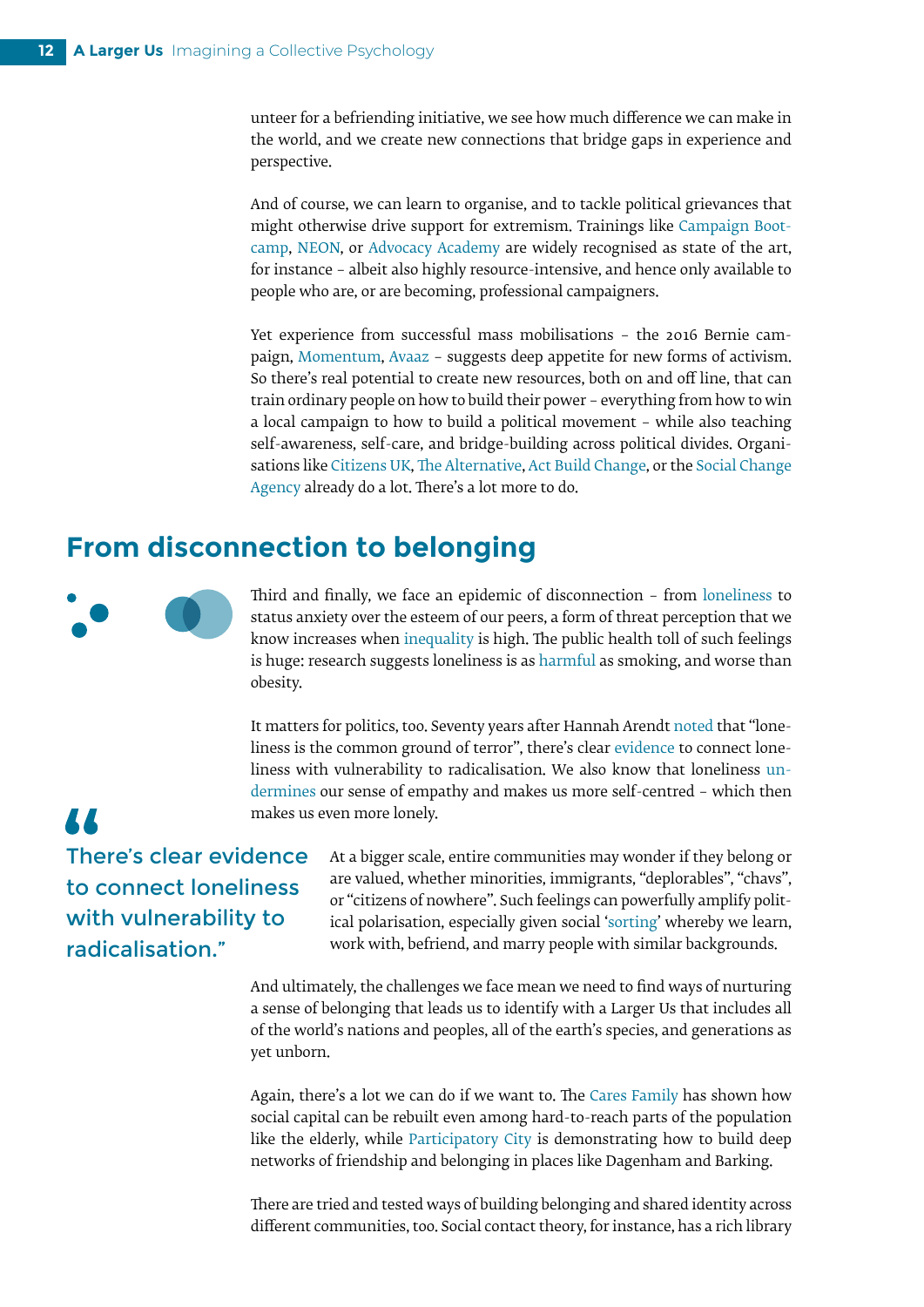of experience on how contact between majority and minority groups can – given the [right conditions](https://www.facinghistory.org/sounds-change/gordon-allports-contact-hypothesis) – reduce prejudice and increase empathy.

But while such approaches have been used to [ease community tensions](http://www.thecampaigncompany.co.uk/community-cohesion/long-read-know-five-integrated-communities-councils/) in places with high levels of immigration, t[o welcome refugees](https://www.localwelcome.org/), or to give 16 and 17 year olds the chance to spend time wit[h others from different backgrounds,](https://www.ncsyes.co.uk/) there has been much less experimentation on how it could bring people together across 'values tribes'. Here too, there is an open goal on rebuilding common ground.

And we're discovering ways of shifting our outlooks towards a global, long-term perspective, too. Astronauts have long reported the '[overview effect](https://en.wikipedia.org/wiki/Overview_effect)' shift in perspective that comes with seeing the earth from space, for example; increasingly, technology like [VR](https://www.vice.com/en_uk/article/ez53ee/virtual-reality-unvr-refugees) is making this kind of shift – and the empathy it unlocks – accessible to all of us.

#### **Overview: the three transitions**

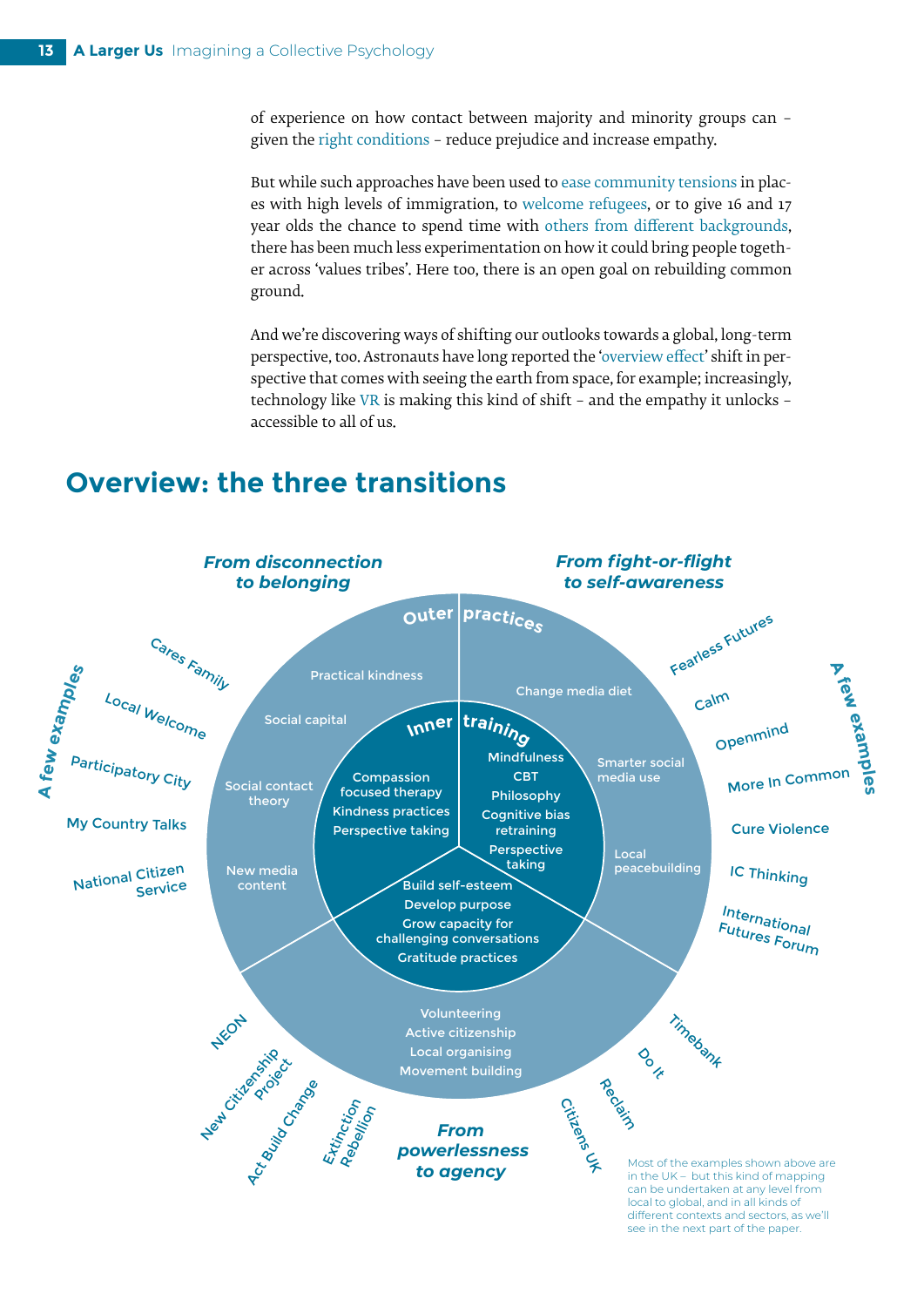#### **Whose job is this stuff?**

These, then, are three psychological transitions that we need to make, both individually and collectively. As we've seen, each is crucial for psychological wellbeing, and has a crucial collective dimension that plays out in the political realm:

- Our collective **self-awareness** will determine whether we can stay calm and reflective or slide into self-amplifying threat perception and polarisation.
- Our collective sense of **agency** will determine how much we are able to take control of creating a future that we actually want and that works for all of us.
- Our sense of **belonging**, and of whether we belong to a Larger Us or a themand-us, will determine whether we come together or fall apart.

So whose job is it to help us to grow our capacities in these areas?

It's a hard question to answer, in particular because each of the three transitions sprawls across the line between our inner, psychological lives on one hand, and

our outer, real world lives on the other – a line that the modern world tends to keep clearly demarcated.

The obvious exception, of course, has historically been religion. At their best, religions offer a treasury of techniques for navigating and transforming our inner worlds: from meditation or prayer through to shared myths that provide entire societies with meaning, identity, and purpose.

At the same time, they also have a unique ability to reshape the outer world for the better, whether through practical compassion in every-

day life or through the political movements rooted in faith communities that advocated for the abolition of slavery, civil rights in the United States, or the cancellation of developing world debt.

(And of course, the fact that religions transcend the divide between inner and outer can also make them uniquely powerful forces for division and harm if they become divorced from kindness – [always](https://www.newstatesman.com/node/164090) the ultimate litmus test of faith or spirituality.)

But in modern times, the role of religion has changed in two key ways. First, religion has over recent centuries retreated steadily from the public sphere in the west and become seen as a purely private concern (a shift that Karen Armstrong argues is ground zero for the very modern phenomenon of [fundamentalism](https://www.theguardian.com/world/2014/sep/25/-sp-karen-armstrong-religious-violence-myth-secular)). Second, more recently, religiosity itself has been in steep decline in most developed countries, especially among th[e young](https://www.pewforum.org/2018/06/13/young-adults-around-the-world-are-less-religious-by-several-measures/).

The result of these two epochal shifts is that, almost unnoticed, one of our most important spaces for the practice of collective psychology, over thousands of years, has been eroding steadily, leaving a vacuum in its wake.

**AA** One of our most important spaces for the practice of collective psychology has been eroding steadily, leaving a vacuum in its wake.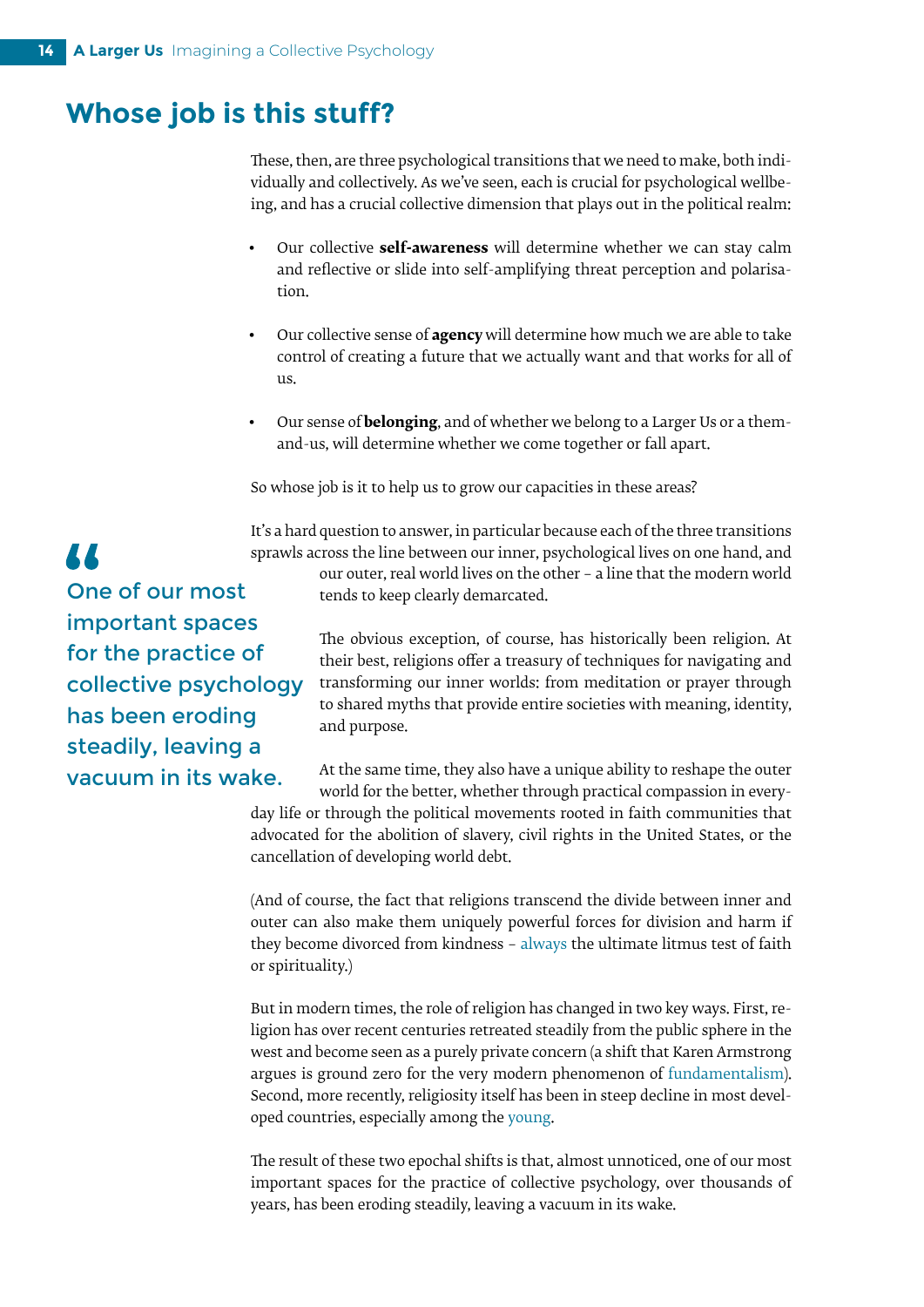This is not to argue that the solution to our current inner and outer crises is simply to reverse the two big shifts just described, which many people would see as undesirable and most would agree is unfeasible. But it does imply that we need to think seriously about how to fill the gaps that the retreat of religion has left behind, especially in the three key areas of self-awareness, agency, and belonging.

So where would we start to do that?

Everywhere.

Virtually every aspect of society can be looked at through a collective psychology lens. There's a huge amount that could be done to make local government or public services like healthcare more focused on collective psychological wellbeing, for example. Education will be especially important given the range of skills we need to learn (or relearn), with implications for everything from curricula to teacher training.

Or consider all the places and platforms where we share stories, values, and content with each other - from arts and culture to news and social media.

Or the role of our leaders and the behaviours they model in terms of how they listen, the language and narrative frames they use, or the decisions and actions they take.

Or what citizens are doing themselves, from global civil society organisations to local clubs, from Facebook to Snapchat, from vast political movements to meetups of a few people.

All of these spaces and institutions have the potential to be powerful engines of self-awareness, agency, and belonging. But understanding whether that potential is being harnessed requires us to look through a collective psychology lens – to explore what's already out there, to imagine what else we could do, and to understand why we need to do it.

What might it look like to begin that work? We turn to that question in the next and final section.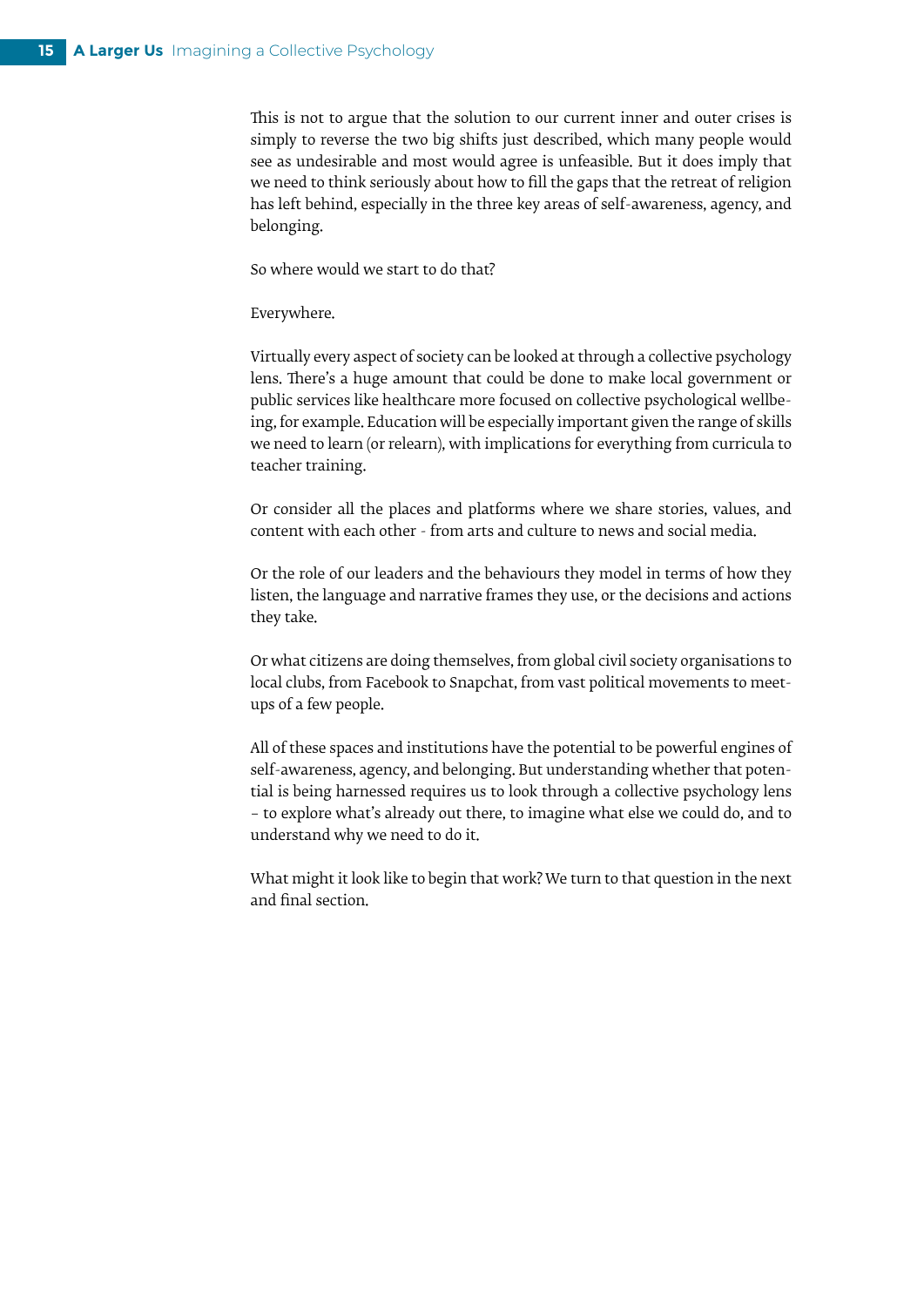

# **Next Steps**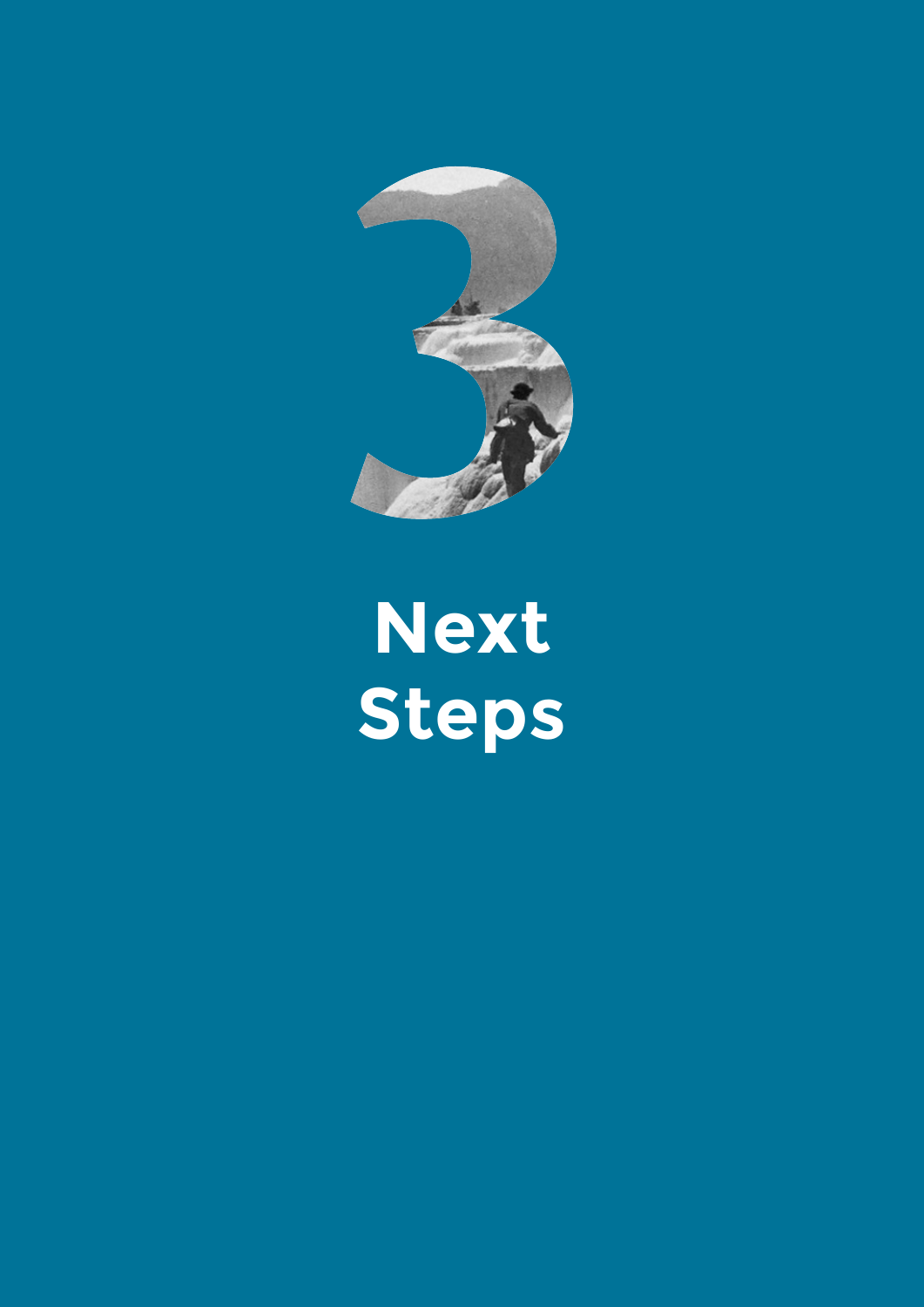#### **The story so far**

Let's recap where we've got to. We've seen that tribalism and them-and-us thinking is on the rise all over the world, presenting a clear danger not only to the health of our democracies, but also to our ability to react to the defining challenges of our moment in history, above all climate change and mass extinction.

We've looked at how conventional explanations for this polarisation usually focus on political, economic, or cultural drivers, but often overlook the underlying psychological dynamics at play, especially increasing levels of anxiety and the contagious nature of threat perception in politics.

More broadly, we've explored the idea that the inner and outer crises we face are two sides of the same coin, which currently reinforce and amplify each other – implying the need to reverse the dynamic, so that we recognise that fixing the world means healing ourselves and each other *and* that this process of healing can't run its course without tackling real world harms and injustices.

Then, in the last section, we looked at three key transitions we need to make that can help us to achieve this aim – from fight-or-flight to self-awareness; from powerlessness to agency; and from disconnection to belonging – exploring how all three are relevant at both individual *and* collective level, for both psychological wellbeing and for our ability to shape our shared future.

And we asked whose job it is to support these transitions, suggesting that the decline of religion as a key place for the practice of collective psychology implies the need to look across society at how and where we can fill the gaps that it has left behind.

#### **Three areas for action**

So how would we start the ball rolling? We're interested in three areas of work – all of them collective in nature, as we'll see:

#### **2. Map the ground and tell the story 3. Make small bets 1. Build community**

We need to build connections among people working at the cusp of inner and outer change who want to be part of an emerging ecosystem of ideas, innovation, and support – and also build profile and agenda around ideas like thinking of ourselves as part of a Larger Us.



To avoid reinventing the wheel and make sure we build on what's working, we need to map out what's already happening on each of the three key transitions – in the process, identifying gaps, synergies, lessons, and opportunities.



Despite the work of early pioneers , this is still an embryonic field, and we don't yet know which interventions can make the biggest difference. So we need to create platforms to support rapid cycles of experimentation, failure, and learning.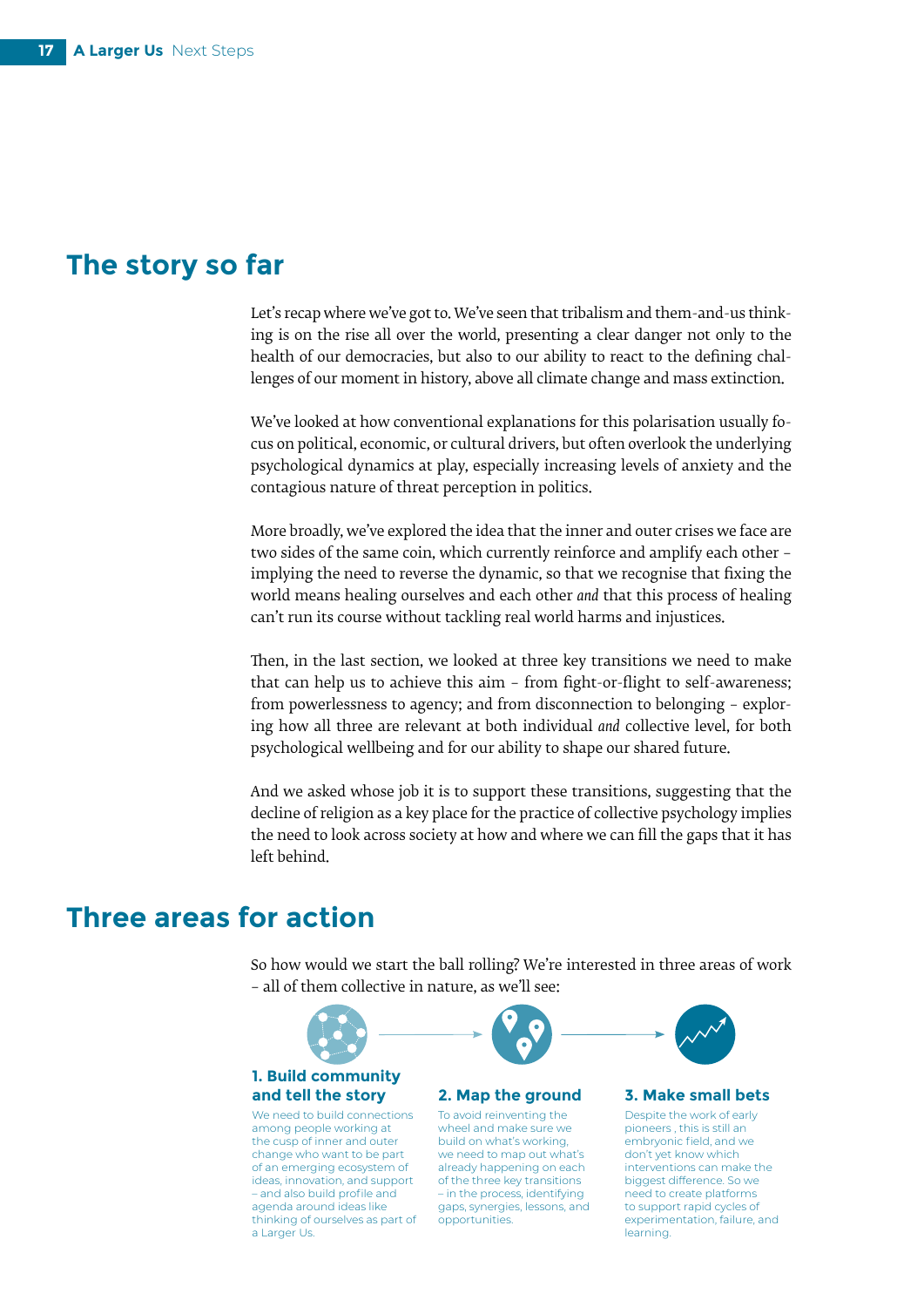#### **Build community and tell the story**



As we saw in the last part of the paper, there's already a broad canvas of people who are, in a galaxy of different ways, working at the cusp of inner and outer change – but who aren't yet connected to each other.

During the first phase of the Collective Psychology Project, from October 2018 to May 2019, we've run a range of convenings, including small dinners, a 3 day residential retreat, and a [meetup](https://www.eventbrite.co.uk/e/inside-out-drinks-tickets-55220333504?utm_term=eventname_text#) in London.

We want to build on this foundation and help to catalyse and curate a community of practice that's both wider and deeper, and that serves its members by making connections, spreading ideas, and above all growing a sense of group identity that enables the emergence of partnerships and innovations.

Specifically, we're interested in:

- Creating a **Collective Psychology Network** that's aimed at practitioners working on inner and outer change – for instance in NGOs, government, academia, or philanthropies. We'd aim for an initial membership of 200– 500 people, and run a mixture of larger meetups and smaller, more focused groups that would provide peer support to their members and provide a space for drilling down into more specific questions.
- A **Larger Us Network** that's bigger and more public facing, which would both run events to showcase big thinkers and new ideas in collective psychology, and potentially offer trainings – for instance on how to start and run local bridge-building groups similar to those currently [emerging](https://www.washingtonpost.com/) on many US university campuses.

And we also want to help bring news from the emerging field of collective psychology, and tell the story of why we need collective psychology, what we're learning about how to do it, and why ultimately *all* of us are practitioners of this new discipline whether we know it or not.

#### **Map the ground**



Our next task, before we begin piloting any new interventions, is to map out which organisations and networks are already doing what in the collective psychology space, and in particular on each of the three transitions identified in the last section.

The kind of exercise we're imagining is *not* a sequence of interviews followed by a report that writes the findings up. We're interested in something far more participatory and collaborative: an approach that brings together relevant players to do the mapping themselves, so that both the process *and* the outcome help to build awareness of how much more we could do. We want to:

• Invite our mapmakers to explore and celebrate how what they're *already* doing creates resilience, power, and belonging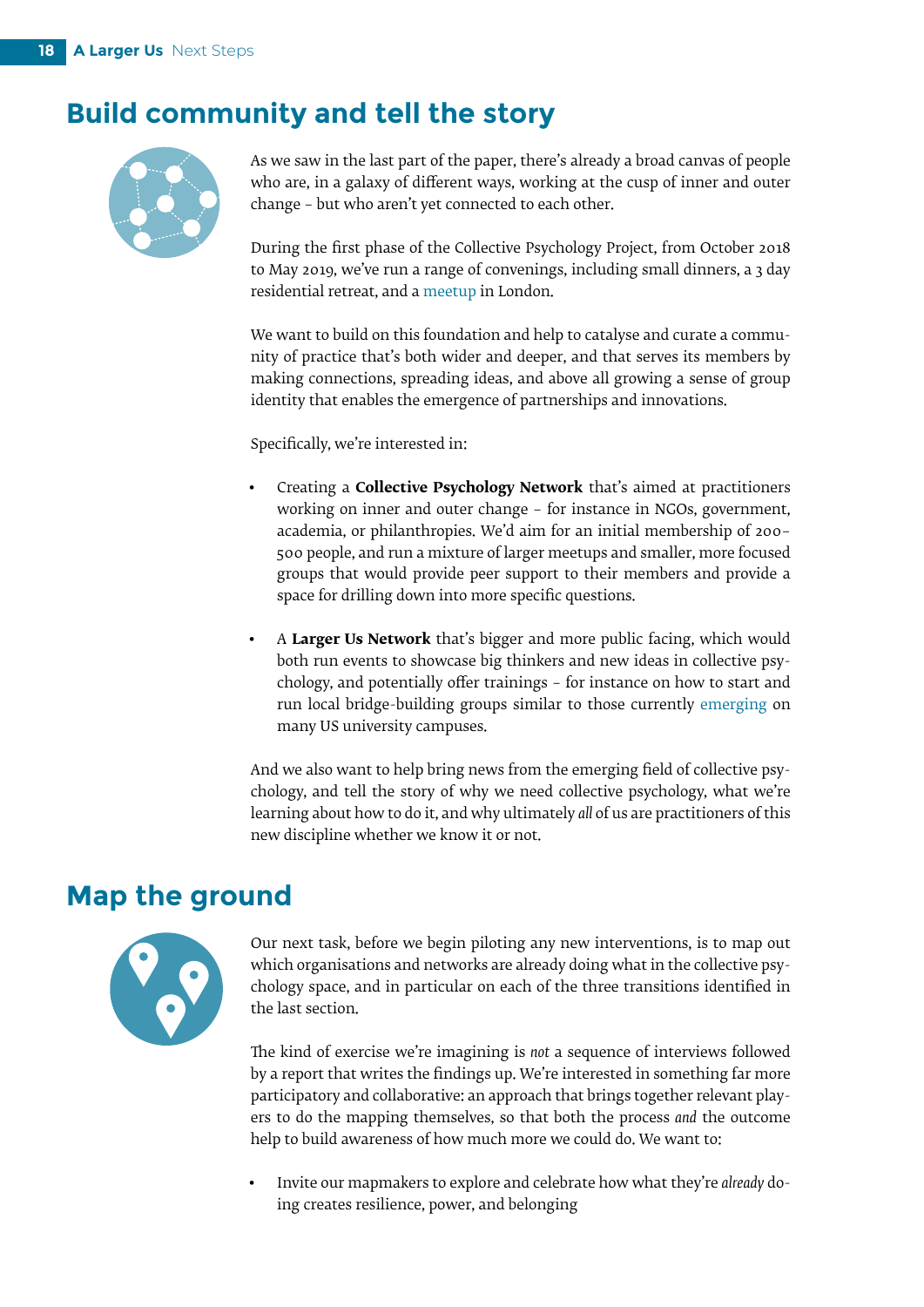- Explore the effectiveness of different intervention models uncovered during the mapping process
- Map what's not working, or how and where unintended consequences arise, to support a First Do No Harm approach
- Identify gaps and opportunities both to inform the mapmakers themselves, and to target future prototyping work for maximum impact
- Build community, creating new bandwidth for learning and collaboration, while capturing insights to inform future prototyping and innovation.

In practical terms, the process for delivering these aims might look something like this:

- 1. **Define a subject area focus** which could be geographic (e.g. city, neighbourhood, country), thematic (e.g. issue-based, or specific to a cultural group or sector), or institutional (e.g. looking at a specific organisation).
- 2. **Map the ecosystem** through two parallel processes of (a) small groups that meet biweekly for two months and (b) a one week residency involving 50–100 participants.
- 3. **Share the maps**  bring together the participants from both sets of processes to share knowledge and critically compare their experiences.
- 4. **Sketch future activity**  participants would use the maps generated to generate new concepts or adapt existing ones to help enhance the collective psychology of their communities.

The process would also be designed to be repeatable, allowing it to be replicated in different contexts for different communities, and including facilitated p2p training in order to build in potential for the approach to scale.

In concrete terms, we're interested in running three pilots:

- One or two in specific places (potentially Leeds and Bristol), built around 5 day residencies with working sessions and informal drop-ins;
- One looking at a sector (potentially UK campaigning organisations and movements working on climate change); and
- And one looking at the international level (potentially working with the United Nations to feed into its 75th anniversary in 2020).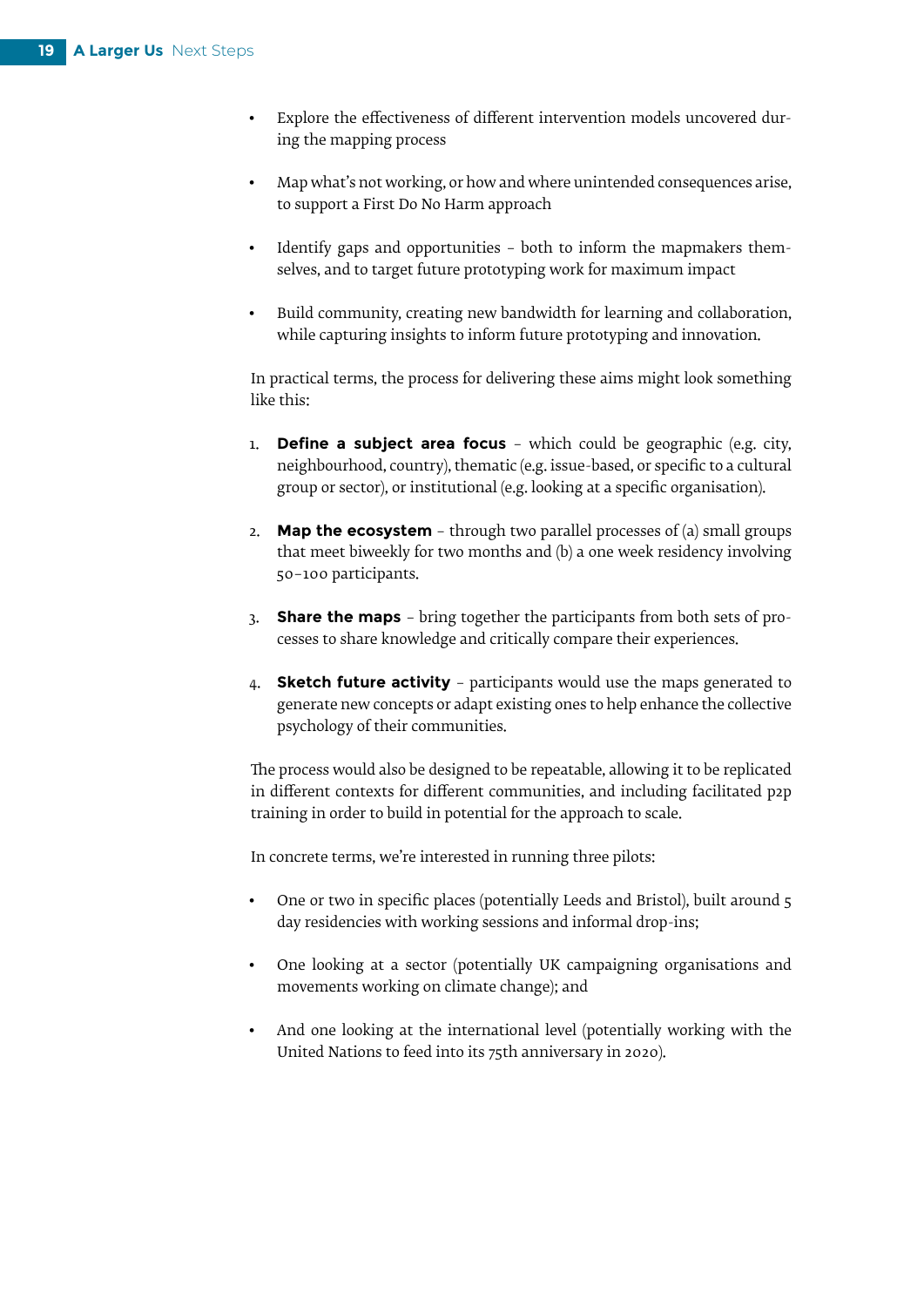#### **Make small bets**



Collective psychology is a very new field – and a long way from being ready to coalesce around a small number of high-impact interventions that are ready to be taken to scale.

Instead, it's at a stage where it makes more sense to make lots of small bets, expecting most of them to fail, but with valuable lessons from each failure – and the potential for a few experiments to win big.

While those of us involved in the Project so far already have some ideas for small bets that we think could be worth exploring, the bigger question at this stage is how to enable lots of small bets to be made, and to ensure that learnings from them are shared quickly with the community just outlined.

With that in mind, we're interested in creating an innovation platform to help collective psychology entrepreneurs who want to try out small ideas that could potentially go to scale further down the line. Specifically, this could involve support in three areas:

- First, an **organisation** that can both provide an affiliation to independent researchers and offer infrastructure for receiving grant funding from philanthropies that may not be able to fund individuals (e.g. by creating a Community Interest Company)
- Second, through offering **help and advice** on projects through feedback, connection with peers or mentors working in relevant areas, and maximising shared learning across projects in an ecosystem approach
- Third, potentially through **funding**. Small bets will often be below realistic funding thresholds for many large philanthropies starting to look at political polarisation. At the same time, the fact that collective psychology is a new field implies the need for a huge range of expertise.

So we're interested in using the Collective Psychology Network outlined above to crowdsource funding decisions and help focus work on areas that have highest potential, while also offering large funders a way of disaggregating larger scale funding into much smaller micro-grants.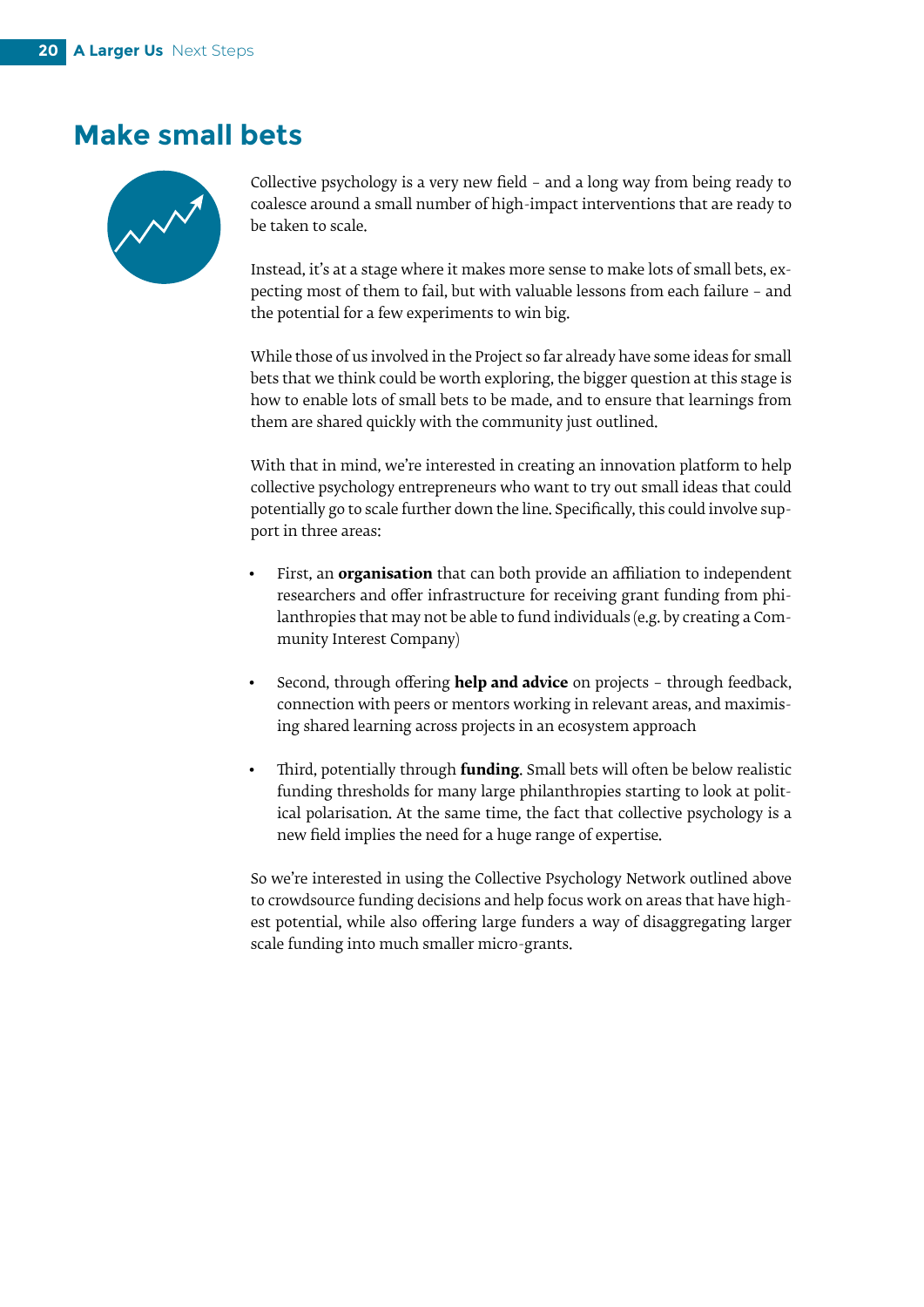### **Conclusion**

At its core, collective psychology is about deepening our empathy with each other, building our sense of common purpose, and identifying with [a 'Larger](https://www.opendemocracy.net/en/transformation/why-progressives-should-worry-about-myth-gap/) [Us'](https://www.opendemocracy.net/en/transformation/why-progressives-should-worry-about-myth-gap/) – one that includes all 7 billion of the world's people, plus other species and future generations – rather than a them-and-us, or an atomised 'I'.

These aren't just short term, tactical goals; in many ways, they're the next step in our evolution. The whole story arc of human history is about identification and cooperation with larger and larger collectives and levels of complexity: from Neolithic tribes to chiefdoms, from city states to kingdoms, from nation states to global diasporas and, jus[t fifty years ago,](https://en.wikipedia.org/wiki/Earthrise) the first photograph of Earth from space.

Right now, we're teetering between breakdown and breakthrough. A breakdown scenario would see us fragment into multiple smaller groupings, with catastrophic results given our global interdependence and the scale of the challenges we face.

Breakthrough, by contrast, would see us jump to the much higher level of coherence needed to manage planetary level problems, for all of us and for generations to come.

The most important variables that will tip the balance between these scenarios are psychological. How we see ourselves and each other; whether we're able to manage our emotional and mental states at a time of extraordinary turbulence; the stories we reach for to understand what's happening at this moment in history.

But psychological practice as it exists today is inadequate to the task. Psychology and self-help have some of the answers, but only if they can break out of being concerned with individuals alone and instead help all of us to heal, with no one left behind.

It's time for psychology to get collective.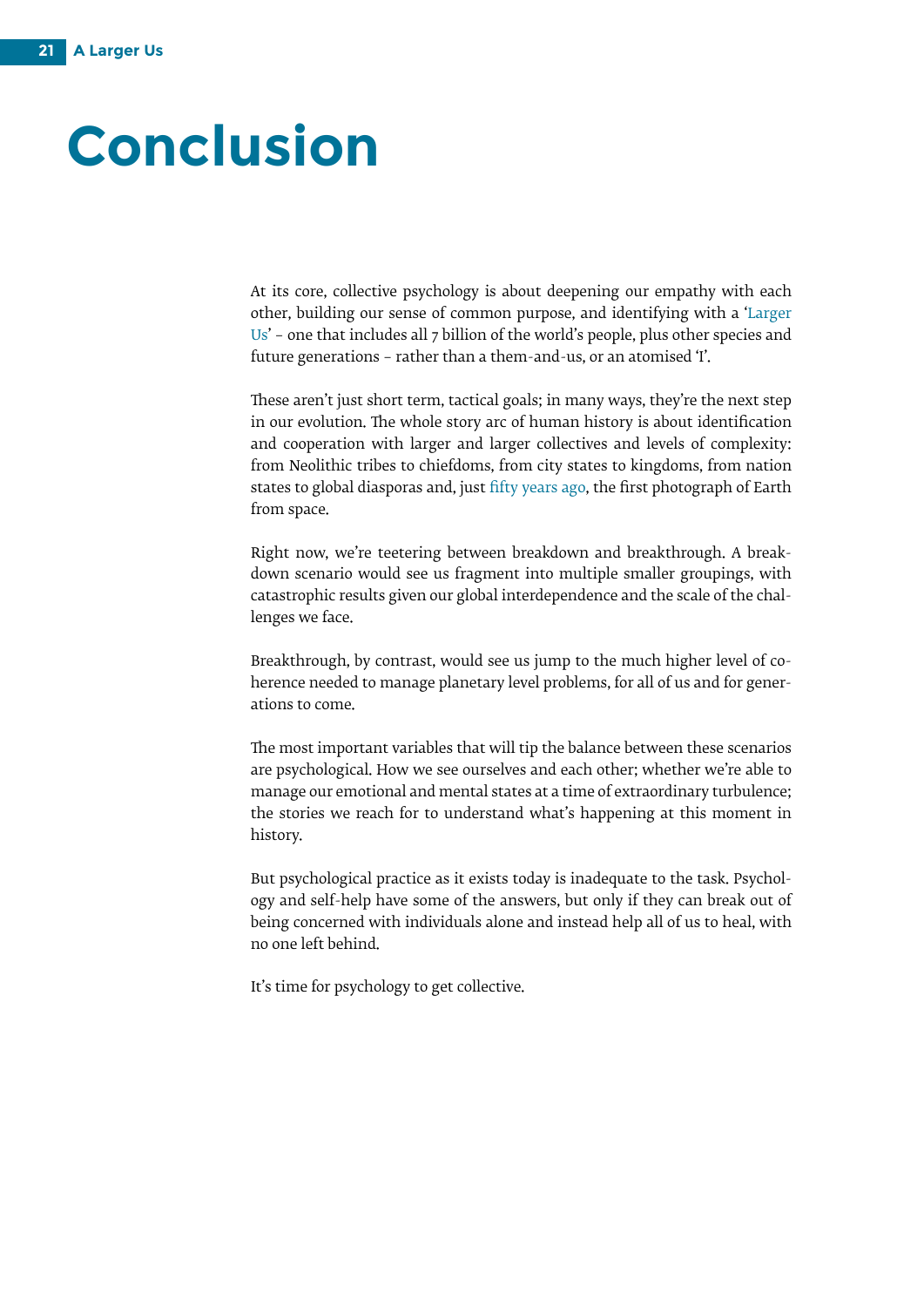#### **About the Collective Psychology Project**

The Collective Psychology Project was started by [Alex Evans](http://www.about.me/alexevansuk) in 2018. Alex is a Senior Fellow at New York University's [Center on International Cooperation](http://www.cic.nyu.edu/) where he works on political polarisation; the author of [The Myth Gap](https://www.penguin.co.uk/books/111/1113478/the-myth-gap/9781473543249.html) (Penguin, 2017), a book about the power of deep stories to unlock systemic social and political change (summarised [here](https://www.sciencefocus.com/future-technology/the-myth-gap-how-to-navigate-a-world-of-post-truth-politics/)); and until last year was a Campaign Director a[t Avaaz](http://www.avaaz.org/), where he ran the Brexit campaign. He's also been a Special Adviser to two UK Cabinet ministers, worked in the UN Secretary-General's office, and published research on global issues with Brookings, Chatham House, and the US National Intelligence Council.

From here on out, the aim is for the Collective Psychology Project to be just that: collective. So if you'd like to be part of one of the mapping exercises, involved in the Collective Psychology Network or the Larger Us Network, explore a project idea that you'd be interested in working on at the Collective Psychology Project, or just to get in touch for a chat, then please [drop us a line](mailto:hello%40collectivepsychology.org?subject=).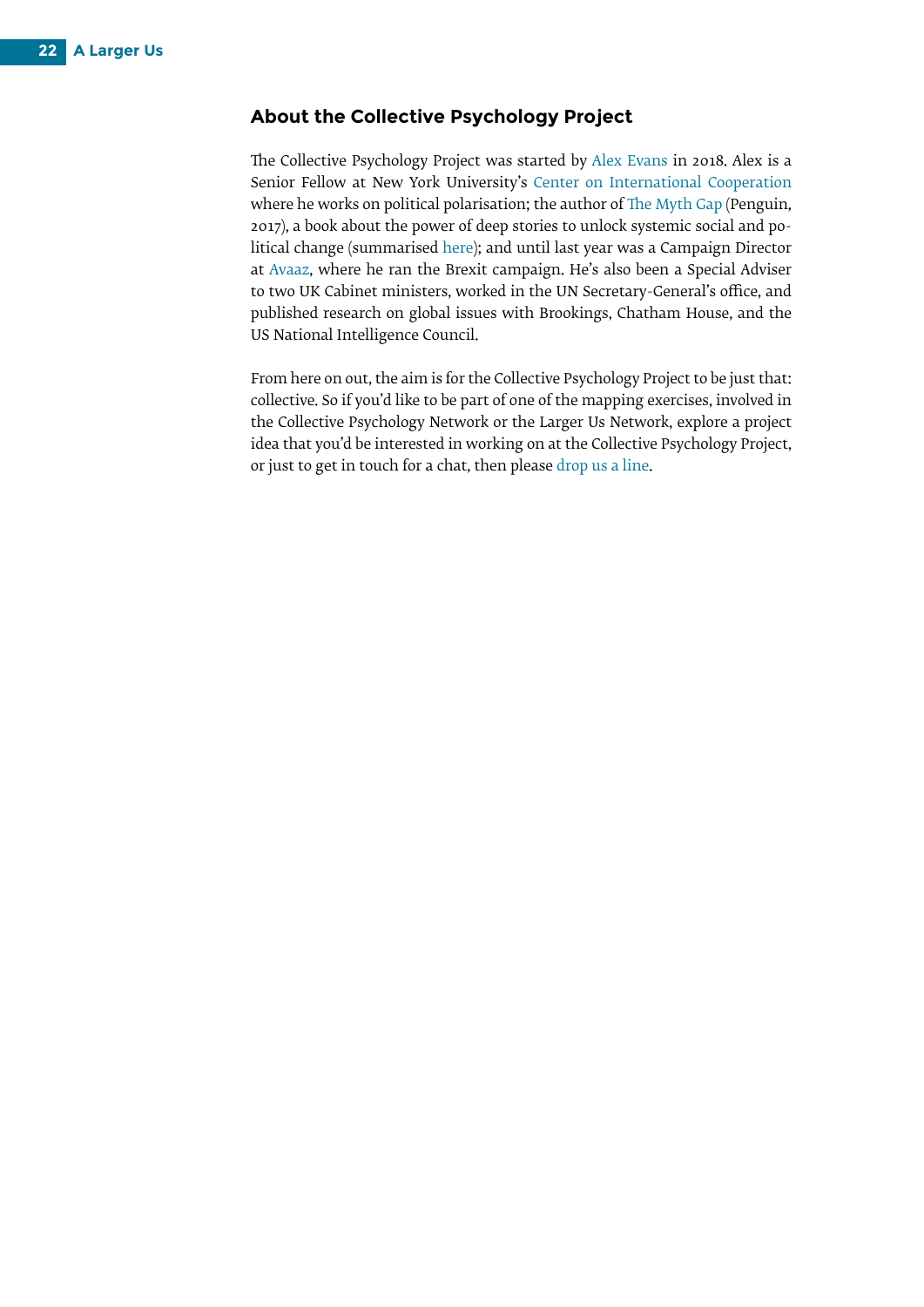#### **Acknowledgements**

Deep thanks to the funders of the Collective Psychology Project's first phase: the Paul Hamlyn Foundation's Ideas and Pioneers programme, the Avaaz Foundation, Unbound Philanthropy, and the Thomas Paine Initiative.

The ideas in this paper were developed with a network of partners, and collaborators, with particular thanks due to the Project's advisory board members and to the participants in a retreat held in April 2019: Iris Andrews, Tom Baker, Charly Cox, Celia Delaney, Jules Evans, Sunčica Getter, Helen Goulden, Richard Gower, David Gunn, Johann Hari, Katie Harrison, Anthea Lawson, Graham Leicester, Stephanie Leonard, Gemma Mortensen, Léa Moutard, Susie Orbach, Ricken Patel, Cassie Robinson, Leor Roseman, Jenny Ross, Ella Saltmarshe, Liz Slade, Will Somerville, Casper ter Kuile, Louisa Tomlinson, Louis Weinstock, Emma Williams, Ivor Williams, Artie Wu, and Jon Yates. Huge thanks and appreciation to each and every one of you.

Grateful thanks also to all of the experts and practitioners who were generous with their time, insights, and ideas, including: Imran Ahmed, Jon Alexander, Monica Allen, David Bent, Jo Bent-Hazelwood, Anna Birney, Tomas Björkman, Ben Brandzel, Gabriella Brent, Tom Brookes, Robin Carhartt-Harris, Matt Carmichael, Vanessa Chamberlin, Johnny Chatterton, Chris Clarke, Sarah Cliffe, Sotez Choudhury, Brendan Cox, Neil Crowther, Sarah Cutler, Pat Dade, Charles Davies, Pablo de Greiff, Tim Dixon, Charlotte du Cann, Sam Daws, Bobby Duffy, David Fuller, Carrina Gaffney, Alison Goldsworthy, Jono Grant, Duncan Green, Matt Green, Kate Hampton, Roger Harding, Axel Heitmueller, Paul Hilder, Sophie Howarth, Míriam Juan-Torres, Cornelius Katona, Martin Kirk, Adam Knight, Iona Lawrence, Mathieu Lefevre, Emma Lough, Mark Malloch Brown, Tim Malnick, Tony McGuinness, Alistair McIntosh, Kirsty McNeill, Binita Mehta-Parmar, Joanna Mikulski, Turi Munthe, Simon Myers, Jonathan Oates, Kathryn Perera, Jonathan Price, Vicki Purewal, Nick Perks, Minh-Thu Pham, Amy Pollard, Tom Pravda, Rosemary Randall, Christabel Reed, Ruby Reed, Sam Roddick, Tarn Rodgers Johns, Jonathan Rowson, Antwan Saca, Alice Sachrajda, Bec Sanderson, Cynthia Scharf, Abigail Scott Paul, Paavo Siljamäki, Antonio Silva, Alex Smith, Jo Sparber, Antonia Staats, Karen Stenner, David Steven, Liz Stuart, Rachel Surtees, Rosalind Watts, Keith Willsher, Sue Willsher, David Wilson, and Daniel Yudkin.

Thank you all so much.